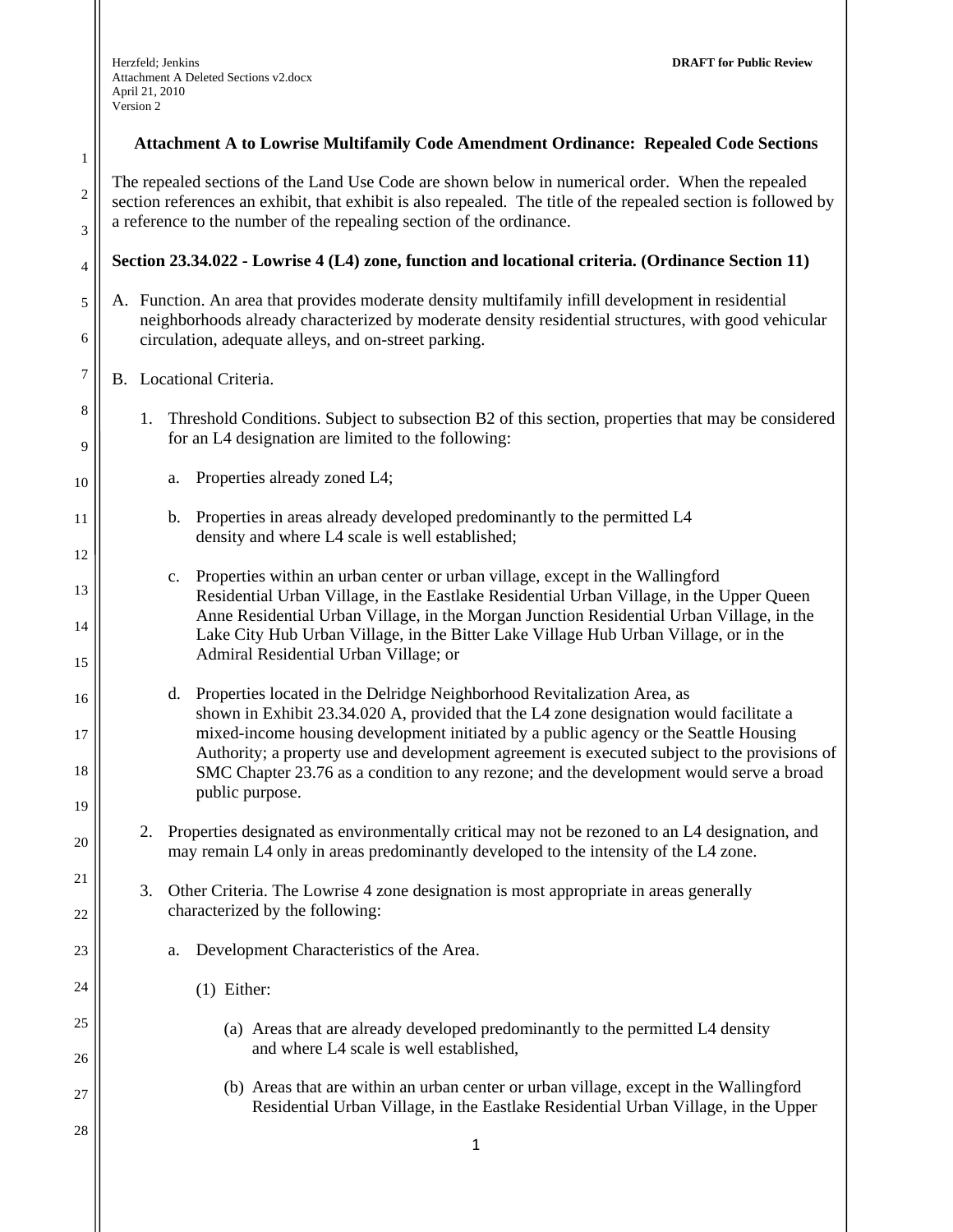| 1<br>$\overline{c}$ | Queen Anne Residential Urban Village, in the Morgan Junction Residential Urban<br>Village, in the Lake City Hub Urban Village, in the Bitter Lake Village Hub Urban<br>Village, or in the Admiral Residential Urban Village, or                                                                                                                                                                                                  |
|---------------------|----------------------------------------------------------------------------------------------------------------------------------------------------------------------------------------------------------------------------------------------------------------------------------------------------------------------------------------------------------------------------------------------------------------------------------|
| 3<br>4              | (c) Areas that are located within the Delridge Neighborhood Revitalization Area, as<br>shown in Exhibit 23.34.020 A, provided that the L4 zone designation would facilitate<br>a mixed-income housing development initiated by a public agency or the Seattle<br>Housing Authority; a property use and development agreement is executed subject to<br>the provisions of SMC Chapter 23.76 as a condition to any rezone; and the |
| 5                   | development would serve a broad public purpose.                                                                                                                                                                                                                                                                                                                                                                                  |
| 6<br>7              | (2) Areas of sufficient size to promote a high quality, higher density residential environment<br>where there is good pedestrian access to amenities;                                                                                                                                                                                                                                                                            |
| 8<br>9              | (3) Areas generally platted with alleys that can provide access to parking, allowing the street<br>frontage to remain uninterrupted by driveways, thereby promoting a street environment<br>better suited to the level of pedestrian activity associated with higher density residential                                                                                                                                         |
| 10                  | environments;                                                                                                                                                                                                                                                                                                                                                                                                                    |
| 11<br>12            | (4) Areas with good internal vehicular circulation, and good access to sites, preferably from<br>alleys. Generally, the width of principal streets in the area should be sufficient to allow<br>for two $(2)$ way traffic and parking along at least one $(1)$ curbside.                                                                                                                                                         |
| 13                  | b. Relationship to the Surrounding Areas.                                                                                                                                                                                                                                                                                                                                                                                        |
| 14                  | (1) Properties in areas adjacent to concentrations of employment;                                                                                                                                                                                                                                                                                                                                                                |
| 15<br>16            | (2) Properties in areas that are directly accessible to regional transportation facilities,<br>especially transit, providing connections to major employment centers, including arterials                                                                                                                                                                                                                                        |
| 17                  | where transit service is good to excellent and street capacity is sufficient to accommodate<br>traffic generated by higher density development. Vehicular access to the area should not<br>require use of streets passing through less intensive residential areas;                                                                                                                                                              |
| 18<br>19            | (3) Properties with close proximity and with good pedestrian connections to services in<br>neighborhood commercial areas, public open spaces and other residential amenities;                                                                                                                                                                                                                                                    |
| 20                  | (4) Properties with well-defined edges providing sufficient separation from adjacent areas of<br>small scale residential development, or where such areas are separated by zones                                                                                                                                                                                                                                                 |
| 21<br>22            | providing a transition in the height, scale and density of development.                                                                                                                                                                                                                                                                                                                                                          |
| 23                  | Section 23.45.002 - Scope of provisions. (Ordinance Section 19)                                                                                                                                                                                                                                                                                                                                                                  |
| 24                  | The zones regulated by this Chapter 23.45 are found in Section 23.45.502.                                                                                                                                                                                                                                                                                                                                                        |
| 25                  |                                                                                                                                                                                                                                                                                                                                                                                                                                  |
| 26                  | Section 23.45.006 - General development standards for structures in multifamily zones. (Ordinance<br>Section 23)<br>General provisions for structures in multifamily zones are found in Section 23.45.508.                                                                                                                                                                                                                       |
| 27                  | Section 23.45.009 - Structure height-Lowrise zones. (Ordinance Section 25)                                                                                                                                                                                                                                                                                                                                                       |
| 28                  | $\overline{2}$                                                                                                                                                                                                                                                                                                                                                                                                                   |
|                     |                                                                                                                                                                                                                                                                                                                                                                                                                                  |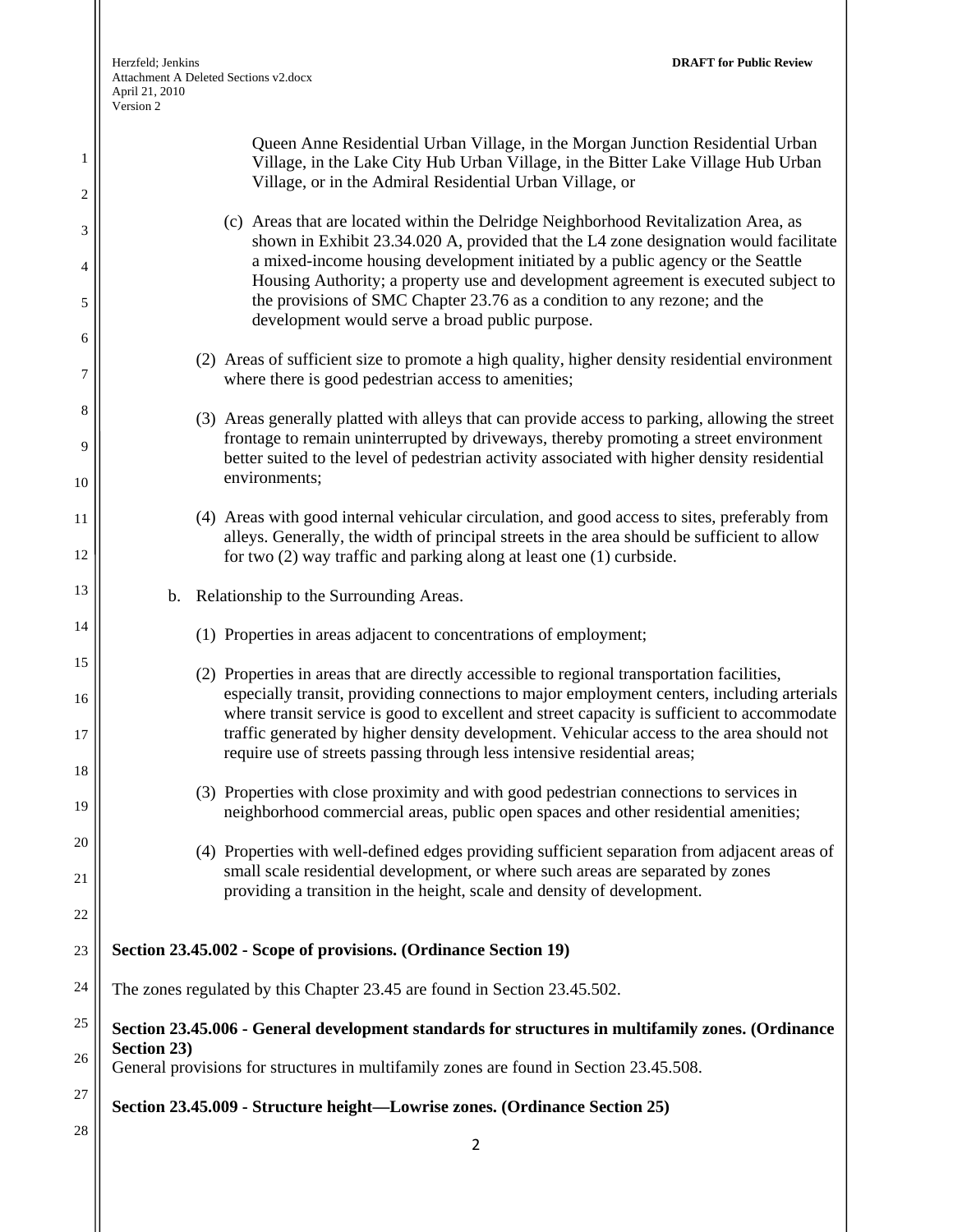- A. Maximum Height. The maximum height permitted for all structures, except for cottage housing developments, shall be as follows:
- B. Cottage Housing Height. The maximum height permitted for structures in cottage housing developments shall be eighteen (18) feet.
- C. Pitched Roofs.

1

2

3

4

5

6

7

8

9

10

11

12

13

14

15

16

17

18

19

20

21

22

23

24

25

26

- 1. Except for cottage housing developments, in Lowrise Duplex/Triplex, Lowrise 1 and Lowrise 2 zones the ridge of pitched roofs on principal structures with a minimum slope of six to twelve (6:12) may extend up to thirty-five (35) feet. The ridge of pitched roofs on principal structures with a minimum slope of four to twelve (4:12) may extend up to thirty (30) feet. All parts of the roof above twenty-five (25) feet shall be pitched. (See Exhibit 23.45.009 A.)
- 2. In cottage housing developments, the ridge of pitched roofs with a minimum slope of six to twelve (6:12) may extend up to twenty-eight (28) feet. The ridge of pitched roofs with a minimum slope of four to twelve (4:12) may extend up to twenty-three (23) feet. All parts of the roof above eighteen (18) feet shall be pitched.
- 3. In Lowrise 3 and Lowrise 4 zones the ridge of pitched roofs on principal structures may extend up to five (5) feet above the maximum height limit. All parts of the roof above thirty (30) feet in Lowrise 3 zones and thirty-seven (37) feet in Lowrise 4 zones shall be pitched at a rate of not less than four to twelve (4:12). (See Exhibit 23.45.009 B.)
	- 4. No portion of a shed roof shall be permitted to extend beyond the maximum height limit under this provision.
- A. Rooftop Features.
	- 1. Flagpoles and religious symbols for religious institutions are exempt from height controls, except as regulated in Chapter 23.64, Airport Height Overlay District, provided they are no closer than 50 percent of their height above existing grade or, if attached only to the roof, no closer than 50 percent of their height above the roof portion where attached, to any adjoining lot line.
	- 2. Open railings, planters, skylights, clerestories, greenhouses, parapets and firewalls may extend no higher than the ridge of a pitched roof permitted under subsection C above or 4 feet above the maximum height limit set in subsection 23.45.009.A. For cottage housing developments, these rooftop features may extend 4 feet above the 18 foot height limit.
		- 3. For cottage housing developments, chimneys may exceed the height limit by 4 feet or may extend 4 feet above the ridge of a pitched roof.
	- 4. Except in cottage housing developments, the following rooftop features may extend 10 feet above the maximum height limit established in subsection 23.45.009.A so long as the combined total coverage of all features does not exceed 15 percent of the roof area or 20 percent of the roof area if the total includes screened mechanical equipment:
- 28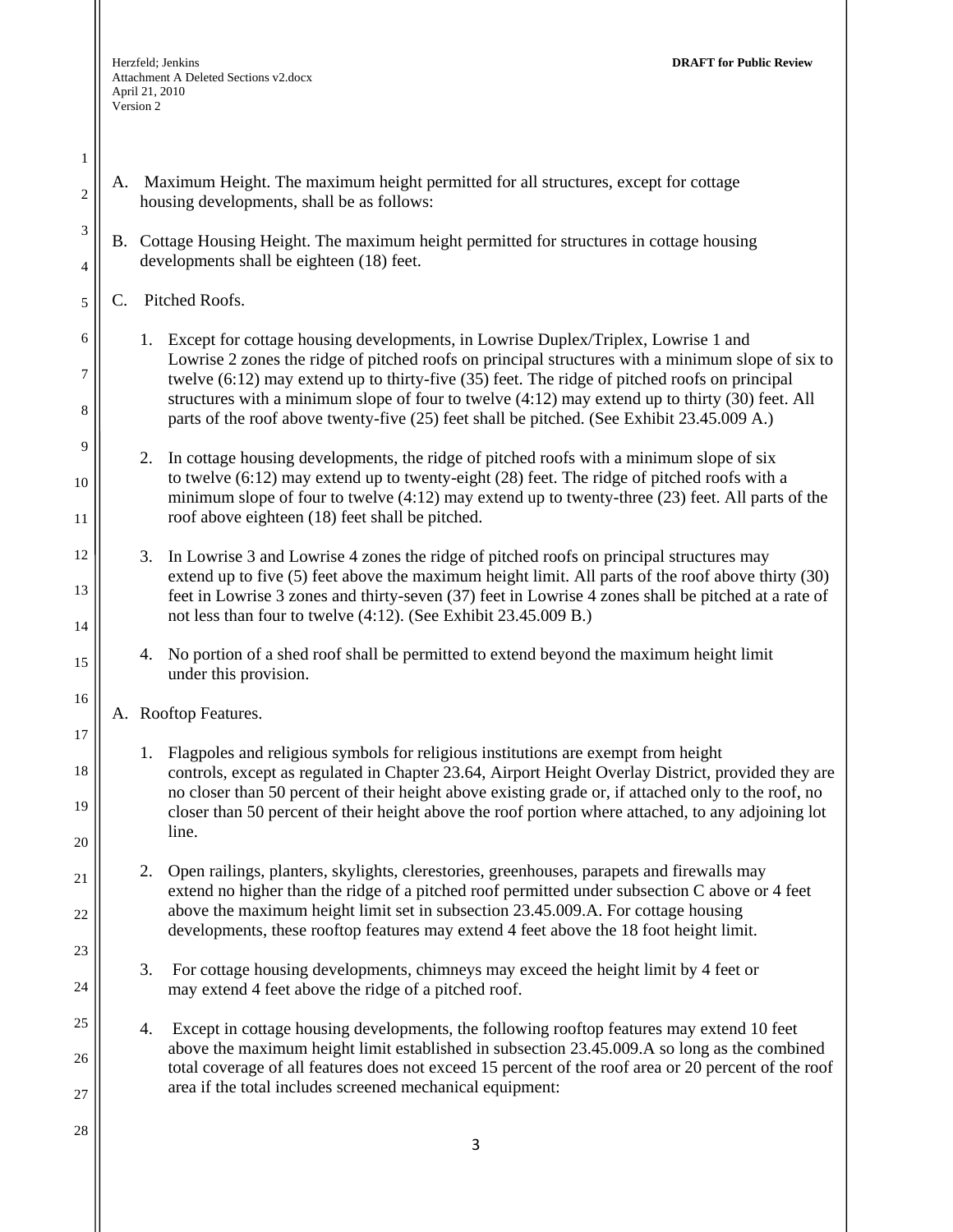1

2

3

4

5

6

7

8

9

10

11

12

13

14

15

16

17

18

19

20

21

22

23

24

25

26

27

28

- a. Stair and elevator penthouses;
- b. Mechanical equipment;
- c. Play equipment and open-mesh fencing which encloses it, so long as the fencing is at least 5 feet from the roof edge;
- d. Chimneys;
- e. Minor communication utilities and accessory communication devices, except that height is regulated according to the provisions of Section 23.57.011.
- 5. For height exceptions for solar collectors, see Section 23.45.545.D, Solar collectors on roofs.
- 6. In order to protect solar access for property to the north, the applicant shall either locate the rooftop features listed in this subsection 23.45.009.D.6 at least 10 feet from the north edge of the roof, or provide shadow diagrams to demonstrate that the proposed location of such rooftop features would shade property to the north on January 21st at noon no more than would a structure built to maximum permitted bulk:
	- a. Solar collectors;
		- b. Planters;
	- c. Clerestories;
	- d. Greenhouses;
	- e. Minor communication utilities and accessory communication devices, permitted according to the provisions of Chapter 23.57.011;
	- f. Nonfirewall parapets;
	- g. Play equipment.
	- 7. For height limits and exceptions for communication utilities and devices, Section 23.57.011.
- E. Sloped Lots. Additional height shall be permitted for sloped lots, at the rate of one (1) foot for each six (6) percent of slope, to a maximum of five (5) feet. The additional height shall be permitted on the downhill side of the structure only, as described in Section 23.86.006 C.

#### **Section 23.45.010 - Lot coverage—Lowrise zones. (Ordinance Section 25)**

- A. Except as provided in subsection C of this section, the maximum lot coverage permitted for principal and accessory structures shall not exceed the following limits:
	- 1. For townhouses, the following lot coverage limits shall apply:
	- 2. For all other structures, the following lot coverage limits shall apply:
	- 3. When townhouses and other structures are located on the same lot, the lot coverage shall be calculated as follows:
		- a. Divide the number of townhouse units by the total number of units on the site, and multiply this figure by the percentage of lot coverage allowed for townhouses in that zone; and
		- b. Divide the number of units in all other (nontownhouse) structures on the site by the total number of units on site and multiply this figure by the percentage of lot coverage allowed for all other structures in that zone; and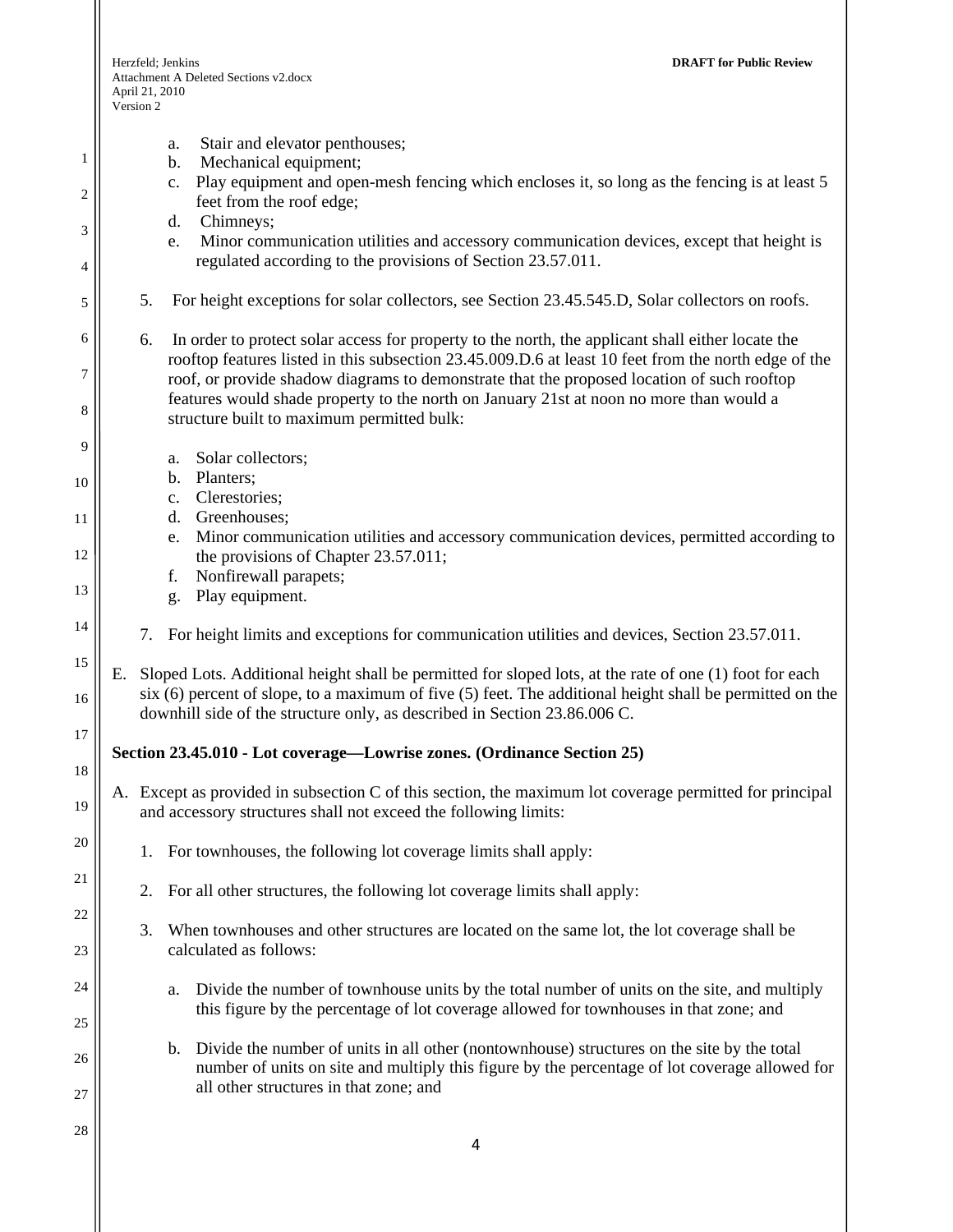1

2

3

4

5

6

7

8

9

10

11

12

13

14

15

16

17

18

19

20

21

22

23

24

25

26

27

- c. Add subsections A3a and A3b above, which equals the maximum lot coverage.
- B. For cottage housing developments, in addition to the limitations of subsection A above, the lot coverage for an individual principal structure shall not exceed six hundred fifty (650) square feet.
- C. Lot Coverage Exceptions. The following structures or portions of structures shall be exempted from the measurement of lot coverage:
	- 1. Pedestrian access bridges from alleys, streets or easements, and uncovered, unenclosed bridges of any height necessary for access and five (5) feet or less in width;
	- 2. Ramps or other access for the disabled or elderly meeting Washington State Building Code, Chapter 11;
	- 3. Fences, freestanding walls, bulkheads, signs and other similar structures;
	- 4. An underground structure, or underground portion of a structure, on any part of the entire lot;
	- 5. The first eighteen (18) inches of horizontal projection of eaves, cornices and gutters;
	- 6. The first four (4) feet of horizontal projection from principal and accessory structures of unenclosed decks, balconies and porches;
	- 7. Solar collectors meeting the provisions of Section 23.44.046 and swimming pools eighteen (18) inches or less above grade;
	- 8. Decks or parts of a deck that are eighteen (18) inches or less above existing grade.

## **Section 23.45.011 - Structure width and depth—Lowrise zones. (Ordinance Section 25)**

- A. The maximum width and depth of structures shall be as provided in Table 23.45.011 A. (See Table 23.45.011 A.)
- B. The minimum width for structures in Lowrise Duplex/Triplex zones shall be twenty (20) feet.

## **Section 23.45.012 - Modulation requirements—Lowrise zones. (Ordinance Section 25)**

- A. Front Facades.
	- 1. Modulation shall be required if the front facade width exceeds thirty (30) feet with no principal entrance facing the street, or forty (40) feet with a principal entrance facing the street.
	- 2. For terraced housing, only the portion of the front facade closest to the street is required to be modulated. (See Exhibit 23.45.012 A.)
- B. Side Facades. On corner lots, side facades which face the street shall be modulated if greater than forty (40) feet in width for ground-related housing, and thirty (30) feet in width for apartments. Modulation shall not be required for the side facades of terraced housing.
- 28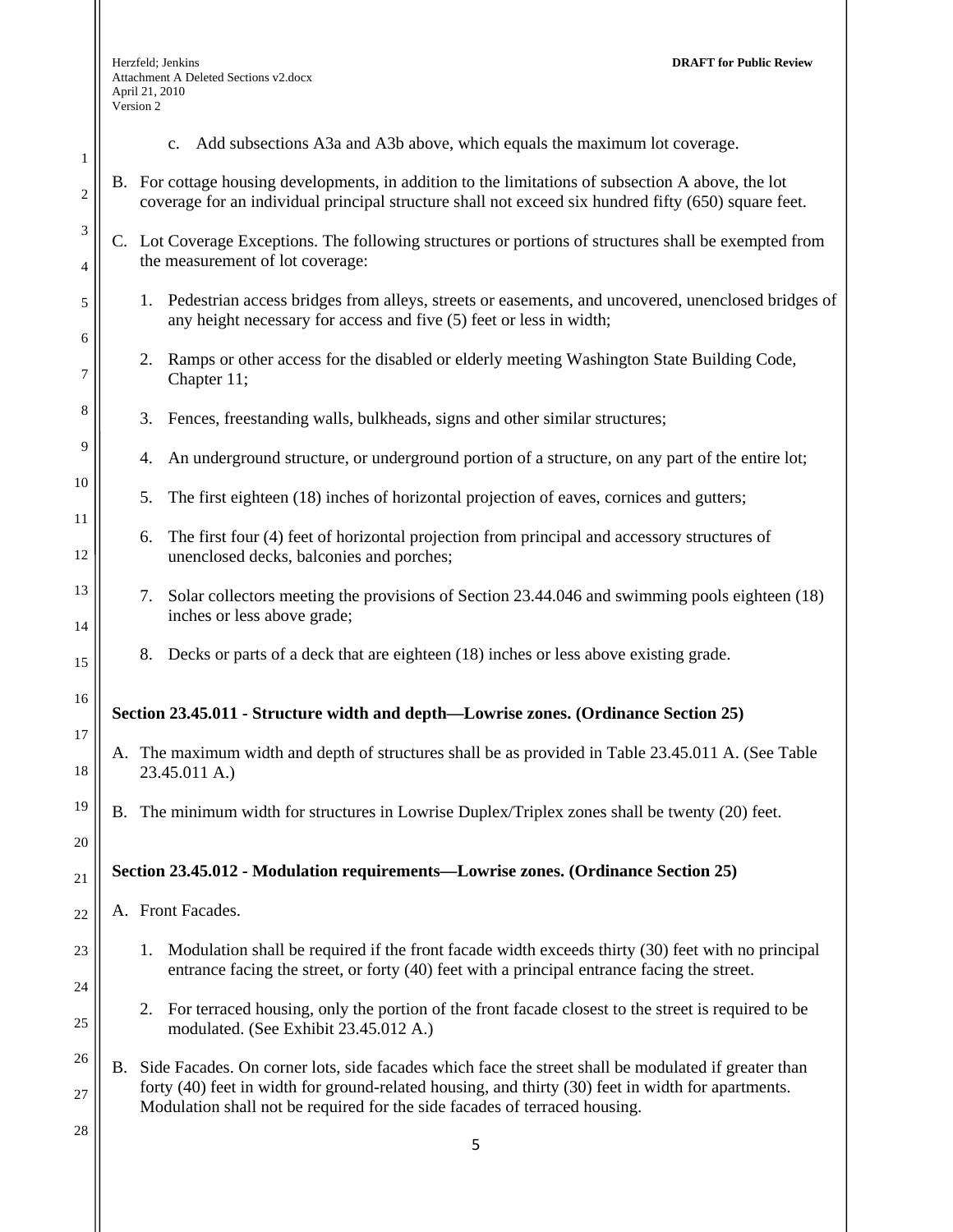|                                       | <sup>1</sup>   C. Interior Facades. Within a cluster development all interior facades wider than forty (40) feet shall be                                                                  |
|---------------------------------------|--------------------------------------------------------------------------------------------------------------------------------------------------------------------------------------------|
| $\begin{array}{c} 2 \\ 3 \end{array}$ | modulated according to the standards of subsection D of Section 23.45.012, provided that the<br>maximum modulation width shall be forty (40) feet. Perimeter facades shall follow standard |
|                                       | development requirements.                                                                                                                                                                  |

D. Modulation Standards.

4

5

6

7

8

9

10

11

12

13

14

15

16

17

18

19

20

21

22

23

24

25

26

27

- 1. Lowrise Duplex/Triplex and Lowrise 1 Zones.
	- a. Minimum Depth of Modulation.
		- (1) The minimum depth of modulation shall be four (4) feet. (See Exhibit 23.45.012
		- (2) When balconies are part of the modulation and have a minimum dimension of at least six (6) feet and a minimum area of at least sixty (60) square feet, the minimum depth of modulation shall be two (2) feet. (See Exhibit 23.45.012 C.)
	- b. The minimum width of modulation shall be five (5) feet. (See Exhibit 23.45.012 B.)
	- c. Maximum Width of Modulation. The modulation width shall emphasize the identity of individual units, but shall not be greater than thirty (30) feet. For units located one (1) above the other, the individuality of the units shall be emphasized through the location of driveways, entrances, walkways and open spaces.
- 2. Lowrise 2, Lowrise 3 and Lowrise 4 Zones.
	- a. Minimum Depth of Modulation.
		- (1) The minimum depth of modulation shall be four (4) feet (see Exhibit 23.45.012 B) in Lowrise 2 and Lowrise 3 zones and for townhouses in Lowrise 4 zones, and eight (8) feet for apartments in Lowrise 4 zones.
		- (2) When balconies are part of the modulation and have a minimum dimension of at least six (6) feet and a minimum area of at least sixty (60) square feet, the minimum depth of modulation shall be two (2) feet. (See Exhibit 23.45.012 C.)
	- b. The minimum width of modulation shall be five (5) feet. (See Exhibit 23.45.012 B.)
	- c. Maximum Width of Modulation.
		- (1) The maximum width of modulation shall be thirty (30) feet.
		- (2) Exceptions to Maximum Width of Modulation in Lowrise 2, Lowrise 3 and Lowrise 4 Zones.
			- i. When facades provide greater depth of modulation than required by subsection D1 of this section, then for every additional full foot of modulation depth, the width of modulation may be increased by two and one-half  $(2\frac{1}{2})$  feet, to a maximum width of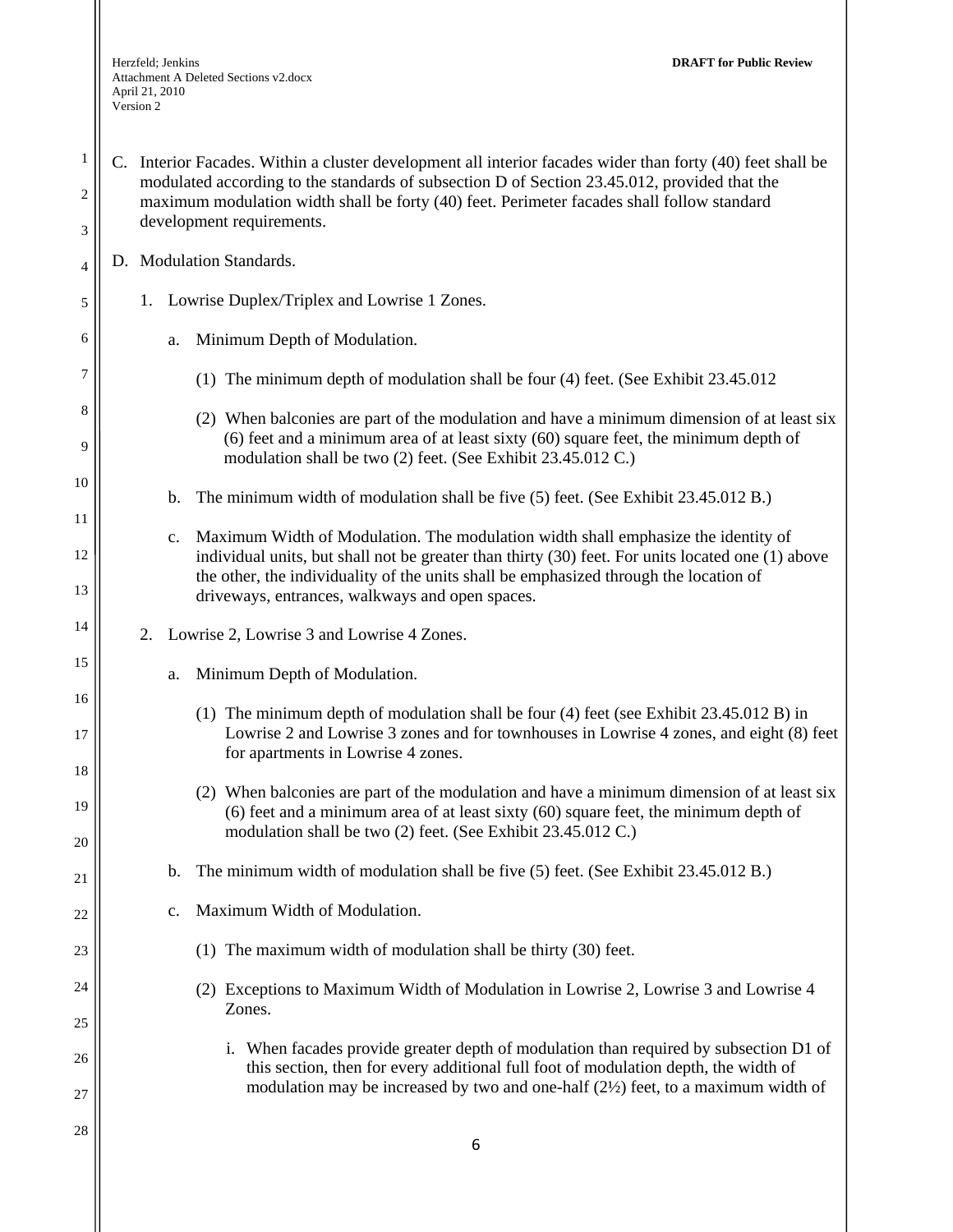|                                                              | Herzfeld; Jenkins<br>April 21, 2010<br>Version 2   | <b>DRAFT for Public Review</b><br>Attachment A Deleted Sections v2.docx                                                                                                                                                                                                                                                                                                                                                                                                                                                                                                                                                                                                                                                                                                                                                                                                                                                                                                                                                                                                                                                                   |
|--------------------------------------------------------------|----------------------------------------------------|-------------------------------------------------------------------------------------------------------------------------------------------------------------------------------------------------------------------------------------------------------------------------------------------------------------------------------------------------------------------------------------------------------------------------------------------------------------------------------------------------------------------------------------------------------------------------------------------------------------------------------------------------------------------------------------------------------------------------------------------------------------------------------------------------------------------------------------------------------------------------------------------------------------------------------------------------------------------------------------------------------------------------------------------------------------------------------------------------------------------------------------------|
| 1<br>$\overline{2}$<br>3<br>4<br>5<br>6<br>7<br>8<br>9<br>10 | A. Front Setback.                                  | forty (40) feet in Lowrise 2 zones and forty-five (45) feet in Lowrise 3 and Lowrise 4<br>zones. Subsection B of Section 23.86.002, measurements, shall not apply.<br>ii. The maximum width of modulation may be increased when facades are set back from<br>the lot line further than the required setback, according to the following guideline: The<br>width of modulation of such a facade shall be permitted to exceed thirty (30) feet by<br>one (1) foot for every foot of facade setback beyond the required setback. This<br>provision shall not be combined with the provisions of subsection $D2c(2)$ i, nor shall it<br>permit facades to exceed forty-five (45) feet in width without modulation.<br>3. In Lowrise 1, Lowrise 2, Lowrise 3 and Lowrise 4 zones required modulation may start a<br>maximum of ten (10) feet above existing grade, and shall be continued up to the roof. In Lowrise<br>Duplex/Triplex zones modulation shall extend from the ground to the roof except for weather<br>protection coverings such as awnings.<br>Section 23.45.014 - Setback requirements—Lowrise zones. (Ordinance Section 25) |
| 11<br>12                                                     | 1.<br>Lowrise                                      | The required front setback shall be the average of the setbacks of the first principal structures on<br>either side, except for cottage housing developments, subject to the following:                                                                                                                                                                                                                                                                                                                                                                                                                                                                                                                                                                                                                                                                                                                                                                                                                                                                                                                                                   |
| 13<br>14                                                     | Duplex/<br>Triplex -                               | In no case shall the setback be less than five (5) feet and it shall not be required to<br>exceed twenty (20) feet.                                                                                                                                                                                                                                                                                                                                                                                                                                                                                                                                                                                                                                                                                                                                                                                                                                                                                                                                                                                                                       |
| 15<br>16<br>17                                               | Lowrise 1,<br><b>Lowrise 2</b><br>and<br>Lowrise 3 | In no case shall the setback be less than five (5) feet and it shall not be required to                                                                                                                                                                                                                                                                                                                                                                                                                                                                                                                                                                                                                                                                                                                                                                                                                                                                                                                                                                                                                                                   |
| 18                                                           | <b>Lowrise 4</b>                                   | exceed fifteen (15) feet.<br>In no case shall the setback be less than five (5) feet and it shall not be required to<br>exceed twenty (20) feet.                                                                                                                                                                                                                                                                                                                                                                                                                                                                                                                                                                                                                                                                                                                                                                                                                                                                                                                                                                                          |
| 19<br>20<br>21<br>22<br>23<br>24<br>25<br>26<br>27<br>28     | 2.<br>3.<br>a.<br>b.<br>4.                         | Cottage Housing Developments. The required front setback shall be a minimum of ten (10) feet.<br>Townhouses.<br>Portions of a structure may project into the required front setback, as long as the average<br>distance from the front property line to the structure satisfies the minimum front setback<br>requirement.<br>No portion of a structure shall be closer to the front property line than five (5) feet.<br>Through Lots. In the case of a through lot, each setback abutting a street, except a side setback,<br>shall be a front setback. Rear setback requirements shall not apply to the lot.<br>7                                                                                                                                                                                                                                                                                                                                                                                                                                                                                                                       |
|                                                              |                                                    |                                                                                                                                                                                                                                                                                                                                                                                                                                                                                                                                                                                                                                                                                                                                                                                                                                                                                                                                                                                                                                                                                                                                           |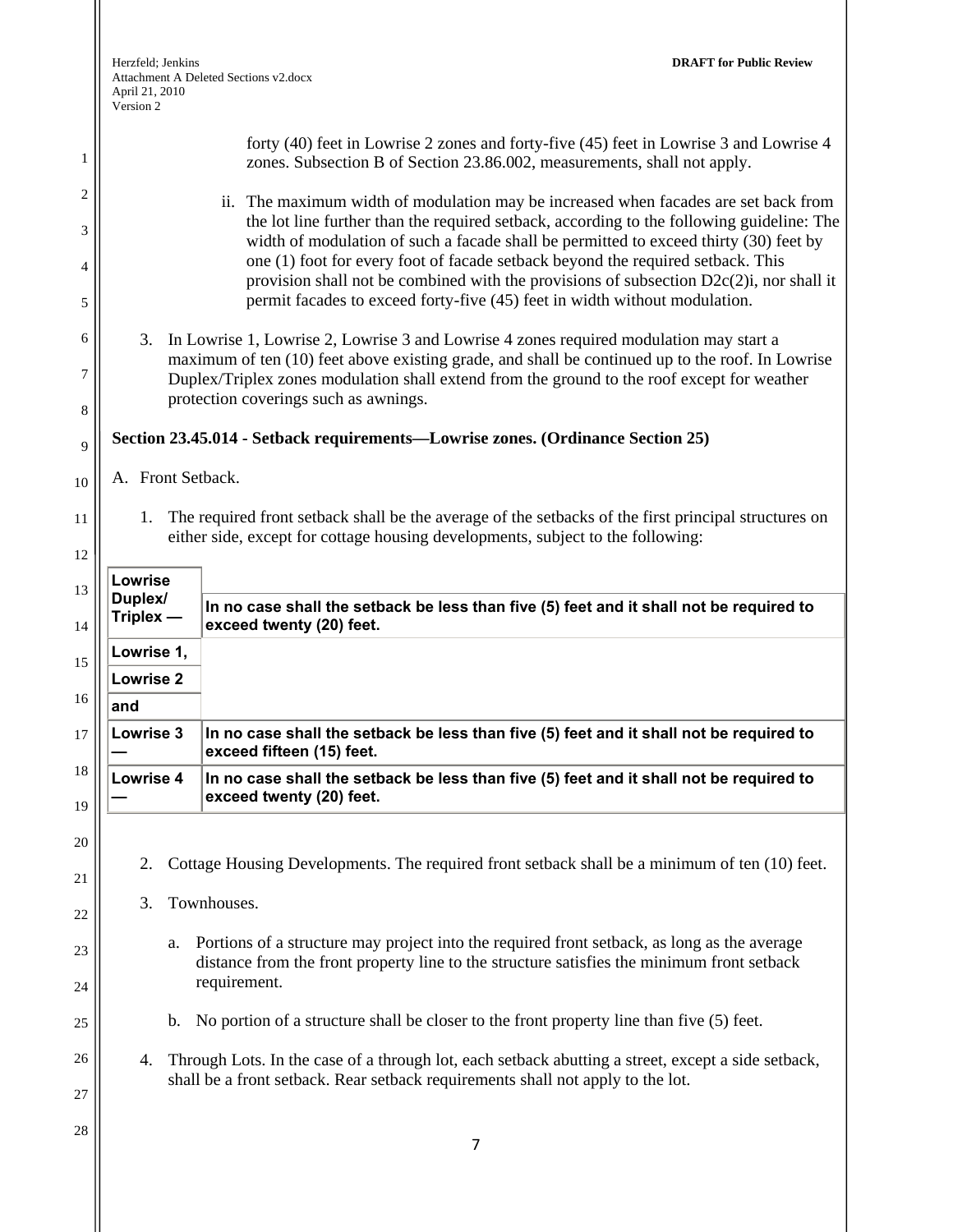1

2

3

4

5

6

7

8

9

10

11

12

13

14

15

16

17

18

19

20

21

22

23

24

25

26

27

5. A greater setback may be required in order to meet the provisions of Section 23.53.015, Improvement requirements for existing streets in residential and commercial zones.

# B. Rear Setbacks. Rear setbacks shall be provided as follows:

- 1. Zones. Lowrise Duplex/Triplex and Lowrise 1-Twenty (20) feet or twenty (20) percent of lot depth, whichever is less, but in no case less than fifteen (15) feet, except for cottage housing developments, which shall provide a minimum ten (10) foot rear setback.
- 2. Alleys. When a property abuts upon an alley along a rear lot line, the centerline of the alley between the side lot lines extended shall be used as the rear lot line for purposes of measuring a rear setback; provided that at no point shall the principal structure be closer than ten (10) feet to the actual property line at the alley. If the provisions of subsection H of this section are used, this subsection may not be used.

Lowrise 2—Twenty-five (25) feet or twenty (20) percent of lot depth, whichever is less, but in no case less than fifteen (15) feet.

Lowrise 3 and Lowrise 4—Twenty-five (25) feet or fifteen (15) percent of lot depth, whichever is less, but in no case less than fifteen (15) feet.

C. Side Setbacks.

1. The required side setback for structures in Lowrise zones shall be determined by structure depth and height, according to the following Table 23.45.014 A:

|                                             |                                        | Side Setbacks-Lowrise Zones<br><b>Height of Side Facade</b><br>at Highest Point in Feet |                |                                                      |
|---------------------------------------------|----------------------------------------|-----------------------------------------------------------------------------------------|----------------|------------------------------------------------------|
|                                             | $0 - 25'$                              | $26 - 30'$                                                                              | $31 - 37'$     |                                                      |
| <b>Structure</b><br><b>Depth</b><br>in Feet | <b>Average Side Setback</b><br>in Feet |                                                                                         |                | <b>Minimum</b><br><b>Side</b><br><b>Setback</b>      |
| 65 or less                                  | 5                                      | 6                                                                                       | $\overline{7}$ | 5'                                                   |
| 66 to 80                                    | 6                                      | 6                                                                                       | 8              | 5'                                                   |
| 81 to 100                                   | 8                                      | 9                                                                                       | 11             | 6'                                                   |
| 101 to 120                                  | 11                                     | 12                                                                                      | 14             | 7'                                                   |
| 121 to 140                                  | 14                                     | 15                                                                                      | 17             | 7'                                                   |
| 141 to 160                                  | 17                                     | 18                                                                                      | 20             | 8'                                                   |
| 161 to 180                                  | 19                                     | 21                                                                                      | 23             | 8'                                                   |
| Greater than 180                            |                                        |                                                                                         |                | 1' in addition<br>to 8' for<br>every 50'<br>in depth |

The pattern established in the table shall be continued for structures greater than one hundred eighty (180) feet in depth.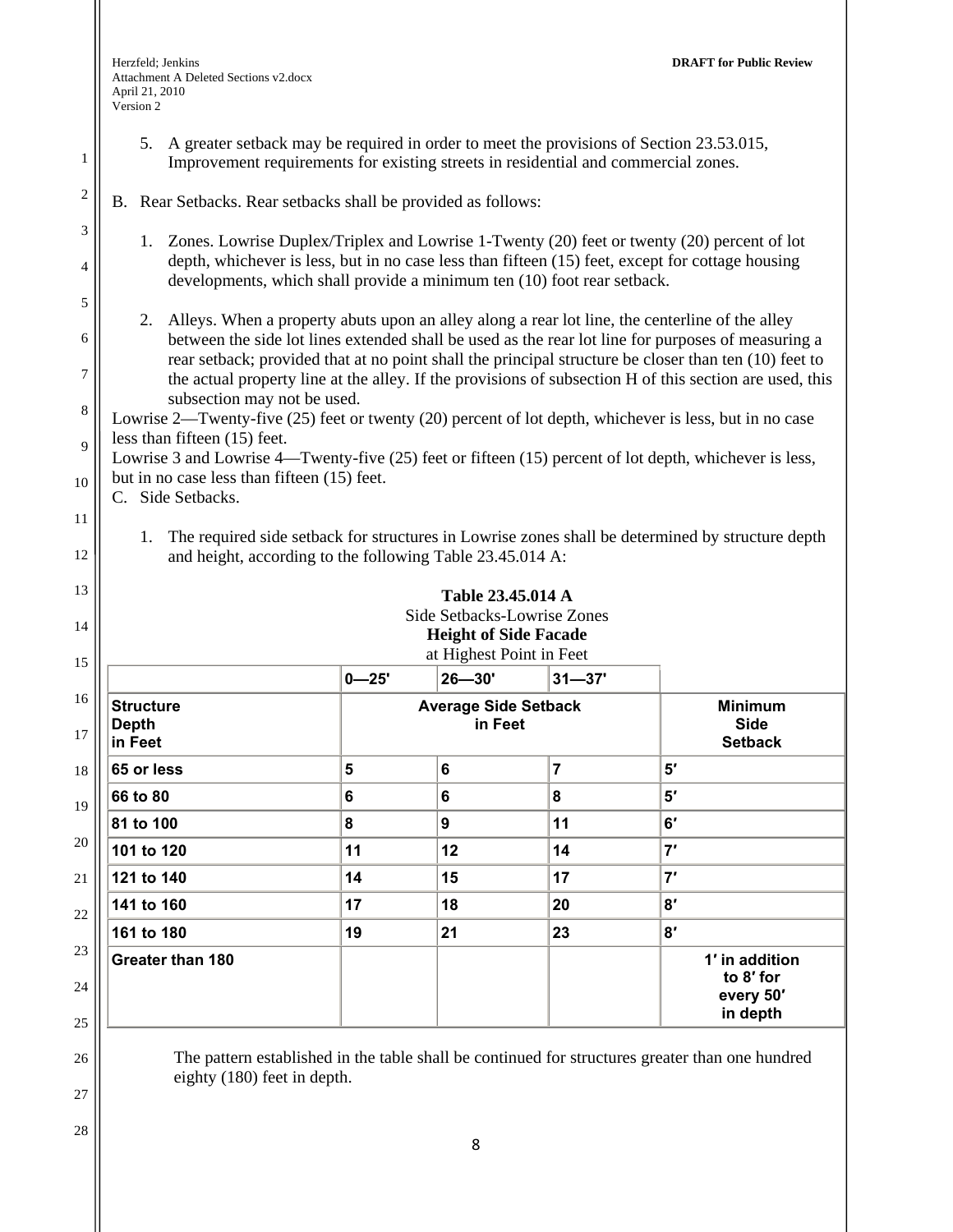1

2

3

4

5

6

7

8

9

10

11

12

13

14

15

- 2. When there is a principal entrance along a side facade not facing a street or alley, the following shall apply except for cottage housing developments:
	- a. In addition to the setback required in Table 23.45.014 A, the principal entrance door(s) shall be recessed three (3) feet. This requirement for a recessed entrance shall apply only to a height necessary to accommodate the entrance.
	- b. Screening along the side property line that faces the principal entrance(s) shall be provided in the form of a wall or fence that meets the standard in subsection G of this section. In order to ensure adequate access width, this screening shall supersede the landscape requirement along property lines that abut single-family zoned lots contained in Section 23.45.015 B1b.
- 3. The side street setback of a reversed corner lot shall be ten (10) feet or as provided in Table 23.45.014 A, whichever is greater.
- D. Required Setbacks for Cluster Developments.
	- 1. In Lowrise Duplex/Triplex zones where two (2) or more principal structures are located on a lot, the required setback between those portions of interior facades which face each other shall be ten (10) feet when the length of facing portions of facades is forty (40) feet or less and fifteen (15) feet when the length of facing portions of facades exceeds forty (40) feet.
	- 2. In Lowrise 1, Lowrise 2, Lowrise 3 and Lowrise 4 zones where two (2) or more principal structures are located on a lot, the required setback between those portions of interior facades which face each other shall be as follows:

| Lowrise Zones                                      |                                                                         |                                               |  |
|----------------------------------------------------|-------------------------------------------------------------------------|-----------------------------------------------|--|
| <b>Length of Facing</b><br><b>Facades, in Feet</b> | Average<br><b>Setback Between</b><br><b>Facing Facades</b><br>(in Feet) | <b>Minimum</b><br><b>Setback</b><br>(in Feet) |  |
| 40 or less                                         | 10                                                                      | 10                                            |  |
| 41 to 60                                           | 15                                                                      | 10                                            |  |
| 61 to 80                                           | 20                                                                      | 10                                            |  |
| 81 to 100                                          | 25                                                                      | 10                                            |  |
| 101 to 150                                         | 30                                                                      | 10                                            |  |
| 151 or more                                        | 40                                                                      | 10                                            |  |

**Table 23.45.014 C** 

- 3. Setbacks shall apply only to portions of the facades that are directly across from each other.
- 4. In Lowrise 2, Lowrise 3 and Lowrise 4 zones structures in cluster developments may be connected by elevated walkways, provided that:
	- a. One (1) elevated walkway shall be permitted to connect any two (2) structures in the development;

28

24

25

26

27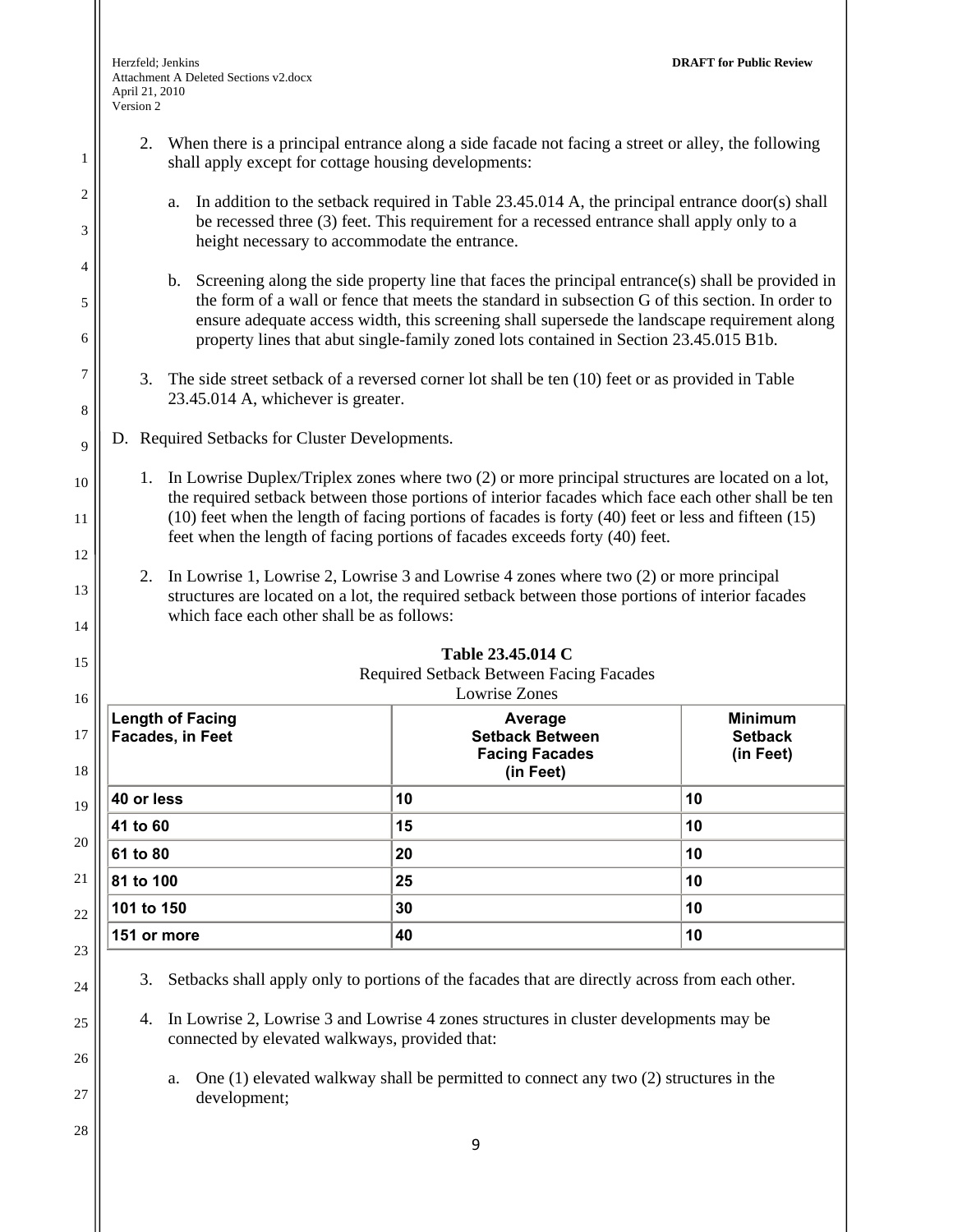Herzfeld; Jenkins **DRAFT for Public Review**  Attachment A Deleted Sections v2.docx April 21, 2010 Version 2

| 1<br>2   | b. Additional elevated walkways, in excess of one (1), between any two (2) structures may be<br>permitted by the Director when it is determined that by their location or design a visual                                                                                                                          |
|----------|--------------------------------------------------------------------------------------------------------------------------------------------------------------------------------------------------------------------------------------------------------------------------------------------------------------------|
|          | separation between structures is maintained;                                                                                                                                                                                                                                                                       |
| 3        | c. All elevated walkways shall meet the following standards:<br>c.                                                                                                                                                                                                                                                 |
| 4<br>5   | (1) The roof planes of elevated walkways shall be at different levels than the roofs or<br>parapets of connected structures.                                                                                                                                                                                       |
| 6<br>7   | (2) Walkways shall be set back from street lot lines and the front facades of the structures<br>they connect, and whenever possible shall be located or landscaped so that they are not                                                                                                                            |
|          | visible from a street.                                                                                                                                                                                                                                                                                             |
| 8<br>9   | (3) The design of the walkways and the materials used shall seek to achieve a sense of<br>openness and transparency.                                                                                                                                                                                               |
| 10       | (4) Elevated walkways shall add to the effect of modulation rather than detract from it.                                                                                                                                                                                                                           |
| 11<br>12 | 5. For structures connected by elevated walkways, the length of the facade shall be defined as the<br>lengths of the facades connected by the elevated walkways and shall exclude the length of the<br>elevated walkway.                                                                                           |
| 13       |                                                                                                                                                                                                                                                                                                                    |
| 14       | Interior Separation for Cottage Housing Developments. In cottage housing developments, there shall<br>Е.<br>be a minimum separation of six (6) feet between principal structures, unless there is a principal<br>entrance on an interior facade of either or both of the facing facades, in which case the minimum |
| 15       | separation shall be ten (10) feet. Facades of principal structures facing facades of accessory structures<br>shall be separated by a minimum of three (3) feet.                                                                                                                                                    |
| 16       | Projections into Required Setbacks.<br>F.                                                                                                                                                                                                                                                                          |
| 17<br>18 | Special Features of a Structure.<br>1.                                                                                                                                                                                                                                                                             |
| 19       | External architectural details with no living space including cornices, eaves, sunshades,<br>a.<br>gutters, and vertical architectural features which are less than eight (8) feet in width, may                                                                                                                   |
| 20       | project a maximum of eighteen (18) inches into any required setback.                                                                                                                                                                                                                                               |
| 21       | Bay windows shall be limited to eight (8) feet in width and may project no more than two (2)<br>b.<br>feet into a front, rear, or street side setback. In no case shall bay windows be closer than five<br>(5) feet to any lot line.                                                                               |
| 22       |                                                                                                                                                                                                                                                                                                                    |
| 23       | Other projections which include interior space, such as garden windows, may extend no more<br>$\mathbf{c}$ .<br>than eighteen (18) inches into any required setback, starting a minimum of thirty (30) inches                                                                                                      |
| 24<br>25 | above finished floor, and with maximum dimensions of six (6) feet tall and eight (8) feet<br>wide.                                                                                                                                                                                                                 |
| 26       | The combined area of features permitted in subsections F1b and c above may comprise no<br>d.<br>more than thirty (30) percent of the area of the facade.                                                                                                                                                           |
| 27       | Unenclosed Decks and Balconies.<br>2.                                                                                                                                                                                                                                                                              |
| 28       | 10                                                                                                                                                                                                                                                                                                                 |
|          |                                                                                                                                                                                                                                                                                                                    |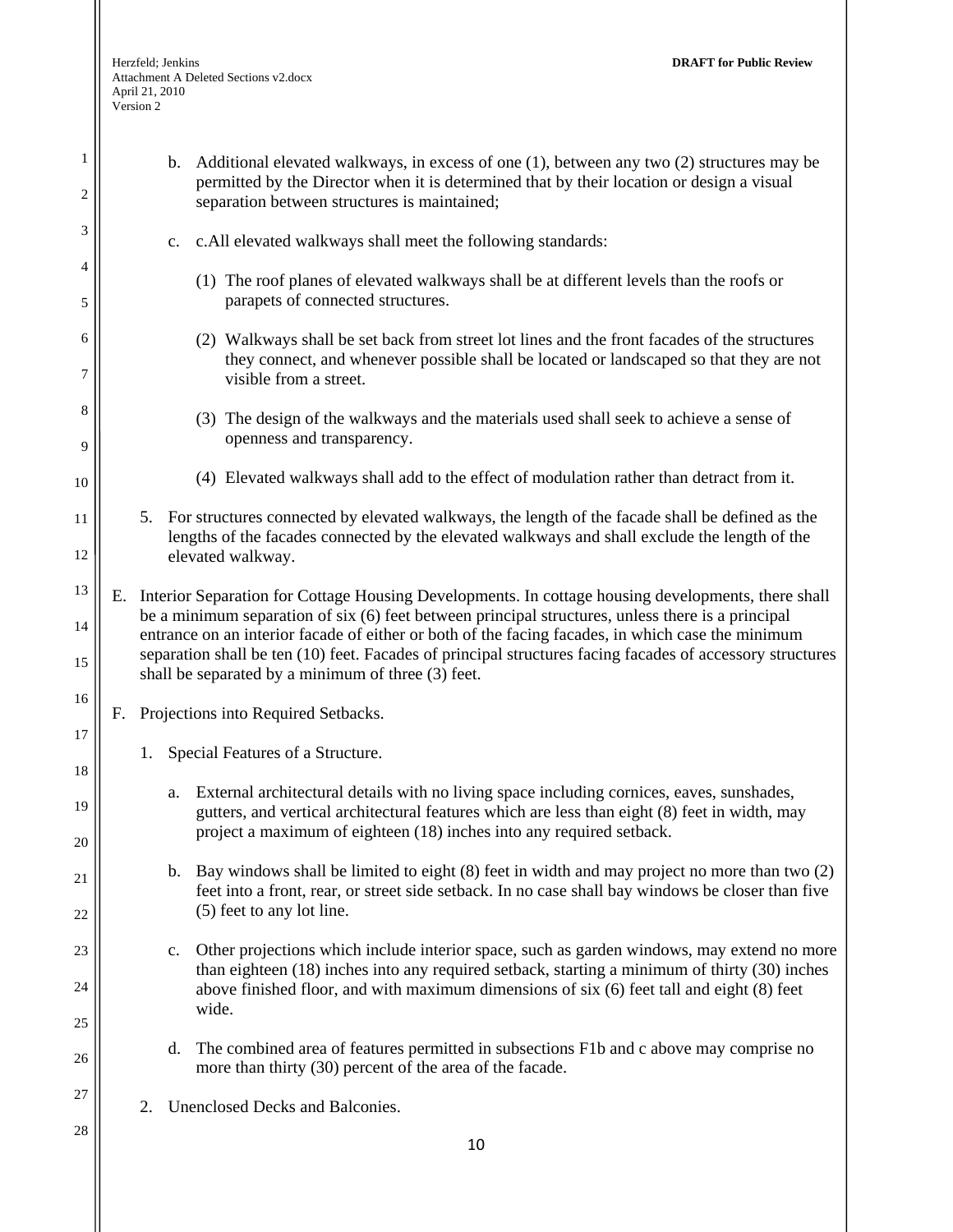1

2

3

4

5

6

7

8

9

10

11

12

13

14

15

16

17

18

19

20

21

22

23

24

25

26

27

front setback provided they are a minimum of ten (10) feet from the front lot line in Lowrise Duplex/Triplex and Lowrise 1 zones and eight (8) feet from the front lot line in Lowrise 2, Lowrise 3 and Lowrise 4 zones. b. Except as provided in subsection G5 of Section 23.45.014, unenclosed decks and balconies shall be permitted in side setbacks, provided they are a minimum of five (5) feet from a side lot line, and may project into the required rear setback a maximum of four (4) feet provided they are a minimum of five (5) feet from a rear lot line. c. Unenclosed decks and balconies permitted in required setbacks shall be limited to a maximum width of twenty (20) feet and shall be separated by a distance equal to at least onehalf  $\left(\frac{1}{2}\right)$  the width of the projection. d. All permitted projections into required front and rear setbacks shall begin a minimum of eight (8) feet above finished grade. 3. An unenclosed porch or steps may extend a maximum of six (6) feet into the required front setback at ground level, provided that it is set back the same distance from the front lot line as that required for unenclosed decks and balconies. G. Structures in Required Setbacks. 1. Detached garages, carports, or other accessory structures are permitted in the required rear setback, provided that any accessory structure located between a principal structure and the side lot line shall provide the setback required for the principal structure. (See Exhibit 23.45.014 A.) All such accessory structures, including garages, shall be no greater than 12 feet in height. The height of garages shall be measured on the facade containing the entrance for the vehicles, with open rails permitted above 12 feet. 2. Ramps or other devices necessary for access for the disabled and elderly, which meet Washington State Building Code, Chapter 11, are permitted in required front, side or rear setbacks. 3. Uncovered, unenclosed pedestrian bridges, necessary for access and less than 5 feet in width, are permitted in required front, side and rear setbacks. 4. Fences, Freestanding Walls, Bulkheads, Signs and Other Similar Structures. a. Fences, freestanding walls, signs and other similar structures 6 feet or less in height above

a. Unenclosed decks and balconies may project a maximum of four (4) feet into the required

- existing or finished grade whichever is lower, are permitted in required front, side, or rear setbacks. The 6 foot height may be averaged above sloping grade for each 6 foot long segment of the fence, but in no case may any portion of the fence exceed 8 feet. Architectural features may be added to the top of the fence or freestanding wall above the 6 foot height when the following provisions are met: horizontal architectural feature(s), no more than 10 inches high and separated by a minimum of 6 inches of open area, measured vertically from the top of the fence, may be permitted when the overall height of all parts of the structure, including post caps, are no more than 8 feet high; averaging the 8 foot height is
- 28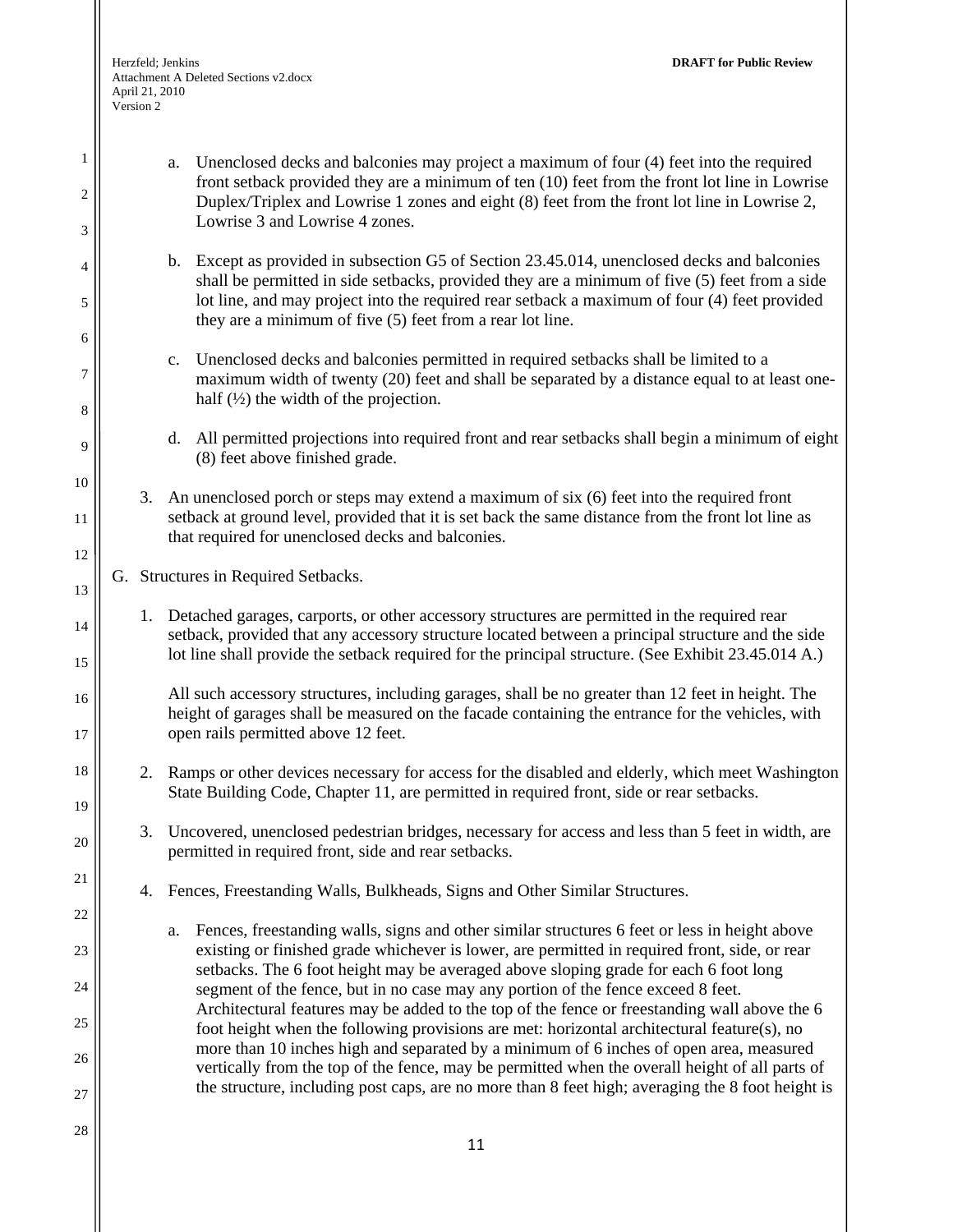II

| 1                           | not permitted. Structural supports for the horizontal architectural feature(s) may be spaced no<br>closer than 3 feet on center.<br>The Director may allow variation from the development standards listed in subsection G4a<br>$\mathbf{b}$ .                                                                                                                                                                                                                                                  |
|-----------------------------|-------------------------------------------------------------------------------------------------------------------------------------------------------------------------------------------------------------------------------------------------------------------------------------------------------------------------------------------------------------------------------------------------------------------------------------------------------------------------------------------------|
| $\overline{c}$              | above, according to the following:                                                                                                                                                                                                                                                                                                                                                                                                                                                              |
| $\ensuremath{\mathfrak{Z}}$ | i. No part of the structure may exceed 8 feet;                                                                                                                                                                                                                                                                                                                                                                                                                                                  |
| 4<br>5                      | ii. Any portion of the structure above 6 feet shall be predominately open, such that there<br>is free circulation of light and air.                                                                                                                                                                                                                                                                                                                                                             |
| 6<br>7<br>8                 | c. Bulkheads and retaining walls used to raise grade may be placed in any required yard when<br>limited to 6 feet in height, measured above existing grade. A guardrail no higher than 42<br>inches may be placed on top of a bulkhead or retaining wall existing as of the date of the<br>ordinance codified in this section. If a fence is placed on top of a new bulkhead or retaining<br>wall, the maximum combined height is limited to 9.5 feet.                                          |
| 9<br>10<br>11<br>12         | Bulkheads and retaining walls used to protect a cut into existing grade may not exceed the<br>d.<br>minimum height necessary to support the cut or 6 feet, whichever is greater. When the<br>bulkhead is measured from the low side and it exceeds 6 feet, an open guardrail of no more<br>than 42 inches meeting Building Code requirements may be placed on top of the bulkhead or<br>retaining wall. A fence must be set back a minimum of 3 feet from such a bulkhead or<br>retaining wall. |
| 13<br>14                    | 5. Decks no more than 18 inches above existing or finished grade, whichever is lower, may project<br>into required setbacks.                                                                                                                                                                                                                                                                                                                                                                    |
| 15                          | Underground structures are permitted in all setbacks.<br>6.                                                                                                                                                                                                                                                                                                                                                                                                                                     |
| 16                          | 7. Solar collectors are permitted in required setbacks, subject to the provisions of Section<br>23.45.545.C.                                                                                                                                                                                                                                                                                                                                                                                    |
| 17<br>18                    | 8. Arbors. Arbors may be permitted in required setbacks under the following conditions:                                                                                                                                                                                                                                                                                                                                                                                                         |
| 19<br>20                    | In each required setback, an arbor may be erected with no more than a 40 square foot<br>a.<br>footprint, measured on a horizontal roof plane inclusive of eaves, to a maximum height of 8<br>feet. Both the sides and the roof of the arbor must be at least 50 percent open, or, if<br>latticework is used, there must be a minimum opening of 2 inches between crosspieces.                                                                                                                   |
| 21<br>22                    | In each required setback abutting a street, an arbor over a private pedestrian walkway with no<br>b.<br>more than a 30 square foot footprint, measured on the horizontal roof plane and inclusive of                                                                                                                                                                                                                                                                                            |
| 23                          | eaves, may be erected to a maximum height of 8 feet. The sides of the arbor shall be at least<br>50 percent open, or, if latticework is used, there must be a minimum opening of 2 inches<br>between crosspieces.                                                                                                                                                                                                                                                                               |
| 24<br>25                    | H. Front and rear setbacks on lots containing certain environmentally critical areas or buffers may be<br>reduced pursuant to the provisions of Sections 25.09.280 and 25.09.300.                                                                                                                                                                                                                                                                                                               |
| 26                          |                                                                                                                                                                                                                                                                                                                                                                                                                                                                                                 |
| 27                          | Section 23.45.015 - Screening and landscaping requirements—Lowrise zones. (Ordinance Section<br>25)                                                                                                                                                                                                                                                                                                                                                                                             |
| 28                          | 12                                                                                                                                                                                                                                                                                                                                                                                                                                                                                              |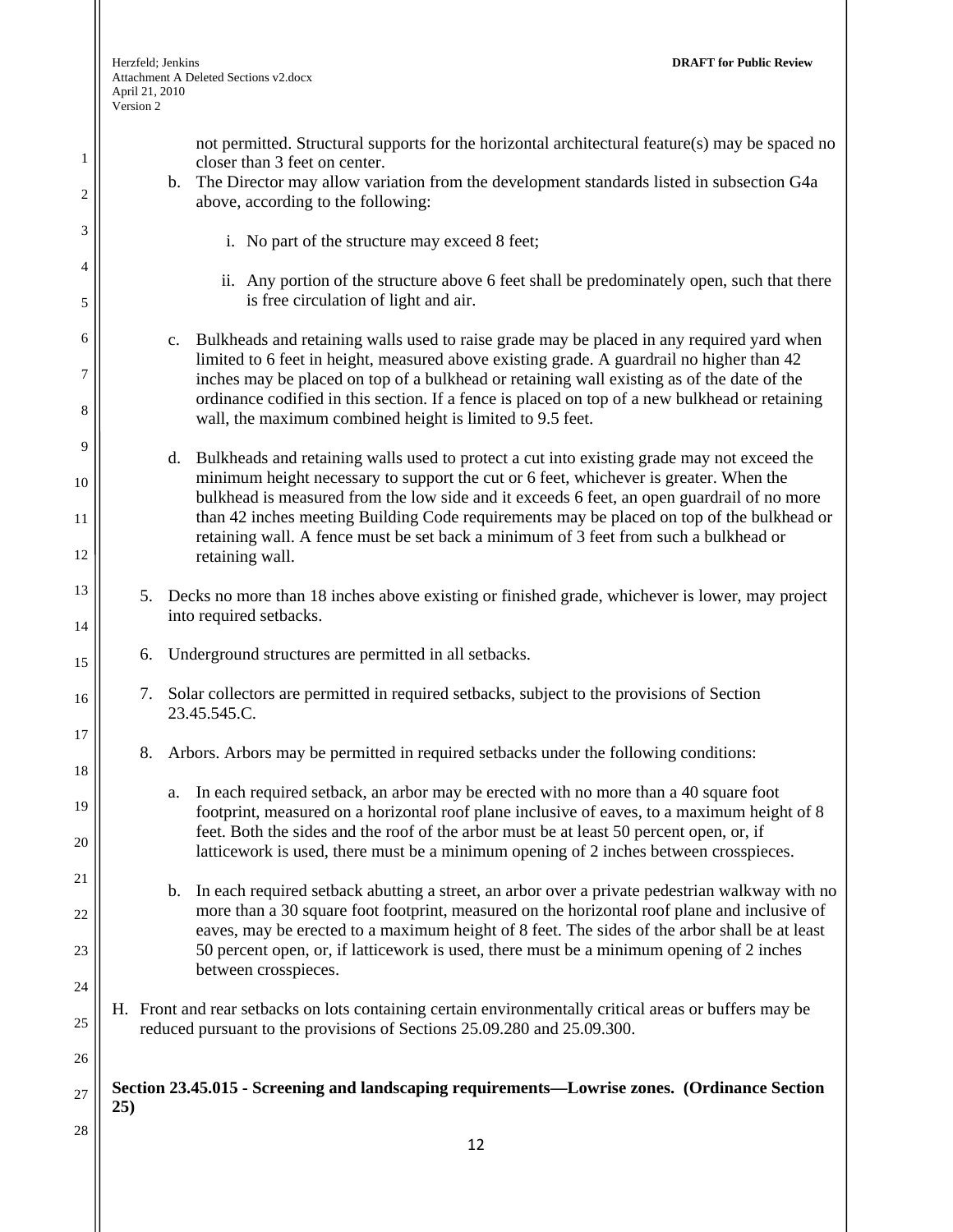# A. Quantity.

1

2

3

4

5

6

7

8

9

10

11

12

13

14

15

16

17

18

19

20

21

22

23

24

25

26

27

- 1. A minimum landscaped area that is equivalent in square footage to three (3) feet times the total length of all property lines shall be provided, except as specified in subsection A5 of this section.
- 2. If screening and landscaping of parking from direct street view is provided according to subsection D of Section 23.45.018, that amount of landscaped area may be counted toward fulfilling the total amount of landscaped area required by this section.
- 3. Landscaped usable open space that is provided for apartments or terraced housing and located at ground level, may be counted toward fulfilling the total amount of landscaped area required by this section.
- 4. Street trees shall be provided in the planting strip according to Seattle Department of Transportation Tree Planting Standards, unless it is not possible to meet the standards. Existing street trees may count toward meeting the street tree requirement.
	- 5. Exceptions.

a. If full landscaping is not possible because of the location of existing structures and/or existing parking, the amount of required landscaped area may be reduced by up to fifty (50) percent. The Director may require that landscaping which cannot be provided on the lot be provided in the planting strip.

b. If landscaping would obscure the visibility of retail uses or obstruct pedestrian access to retail uses, and there is no other location on the lot for the landscaping, the Director may reduce or waive the amount of landscaping required in those locations. No reduction or waiver shall apply to screening and landscaping of parking required by subsection D of Section 23.45.018 or open space required by Section 23.45.016.

B. Development Standards.

- 1. Except for the screening and landscaping of parking, which shall be provided according to subsection D of Section 23.45.018, landscaping may be provided on all sides of the lot, or may be concentrated in one (1) or more areas. However, a landscaped area at least three (3) feet deep shall be provided at the following locations, except as provided in subsection B2:
	- a. Along street property lines;
		- b. Along property lines which abut single-family zoned lots;
		- c. Along alleys across from single-family zoned lots.
- 2. Breaks in required screening and landscaping shall be permitted to provide pedestrian and vehicular access. Breaks in required screening and landscaping for vehicular access shall not exceed the width of permitted curbcuts and any required sight triangles. When an alley is used as an aisle, the Director may reduce or waive the required screening or landscaping along the alley.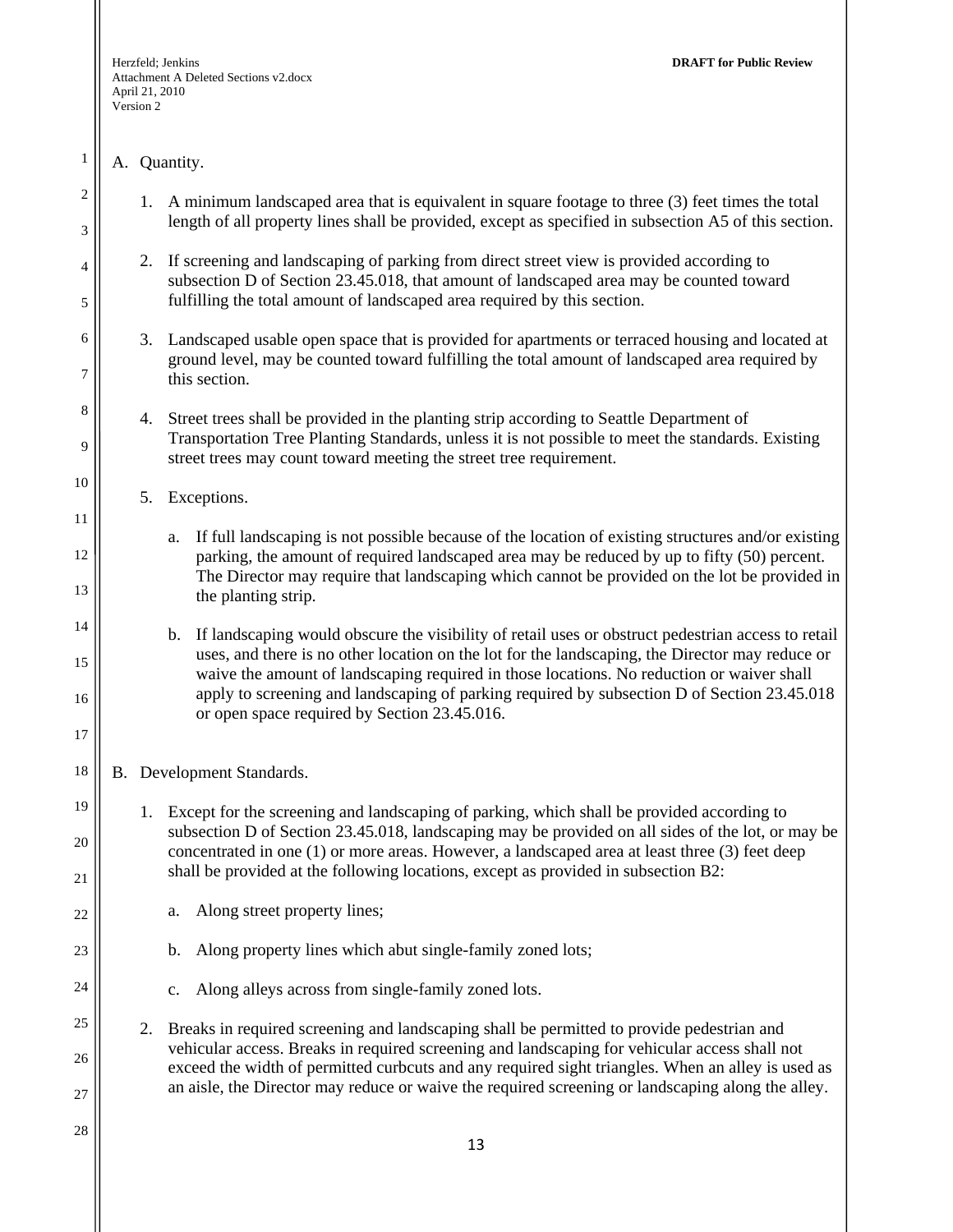1

2

3

4

5

6

7

8

9

10

11

12

13

14

15

16

17

18

19

20

21

22

23

24

25

26

27

28

- 3. Required landscaping shall meet standards promulgated by the Director.
- C. Tree Requirements in Landscaped Areas in Lowrise Duplex/Triplex, Lowrise 1, and Lowrise 2 Zones.
	- 1. Trees shall be required when new lowrise multifamily dwelling units are constructed. This requirement may be met using options in subsection C1a or C1b below. The minimum number of caliper inches of tree required per lot may be met through using either the tree preservation option or tree planting option set forth below, or through a combination of preservation and planting. Trees within public and private rights-of-way may not be used to meet this standard.
		- a. Tree Preservation Option. For lots over three thousand (3,000) square feet, at least two (2) caliper inches of existing tree per one thousand (1,000) square feet of lot area must be preserved. On lots that are three thousand (3,000) square feet or smaller, at least three (3) caliper inches of existing tree must be preserved per lot. When this option is used, a tree preservation plan is required.
		- b. Tree Planting Option. For lots over three thousand (3,000) square feet, at least two (2) caliper inches of tree per one thousand (1,000) square feet of lot area must be planted. On lots that are three thousand (3,000) square feet or smaller, at least three (3) caliper inches of tree must be planted per lot.

2. Tree Measurements. Trees planted to meet the requirements in subsection C1 above shall be at least one and one-half (1.5) inches in diameter. The diameter of new trees shall be measured (in caliper inches) six (6) inches above the ground. Existing trees shall be measured four and one-half  $(4.5)$  feet above the ground. When an existing tree is three  $(3)$  to ten  $(10)$  inches in diameter, each one (1) inch counts as one (1) inch toward meeting the tree requirements in subsection C1 above. When an existing tree is more than ten (10) inches in diameter, each one (1) inch of the tree that is over ten (10) inches shall count as three (3) inches toward meeting the tree requirement.

3. Tree Preservation Plans. If the tree preservation option is chosen, a tree preservation plan must be submitted and approved. The plan may be submitted as part of the overall landscaping plan for the project. Tree preservation plans shall provide for protection of trees during construction according to standards promulgated by the Department of Planning and Development.

## **Section 23.45.016 - Open space requirements—Lowrise zones (Ordinance Section 25)**

- A. Quantity of Open Space.
	- 1. Lowrise Duplex/Triplex Zones.
		- a. Single-family Structures. A minimum of 600 square feet of landscaped area shall be provided, except for cottage housing developments.
		- b. Cottage Housing Developments. A minimum of 400 square feet per unit of landscaped area is required. This quantity shall be allotted as follows:
			- (1) A minimum of 200 square feet per unit shall be private usable open space; and
			- (2) A minimum of 150 square feet per unit shall be provided as common open space.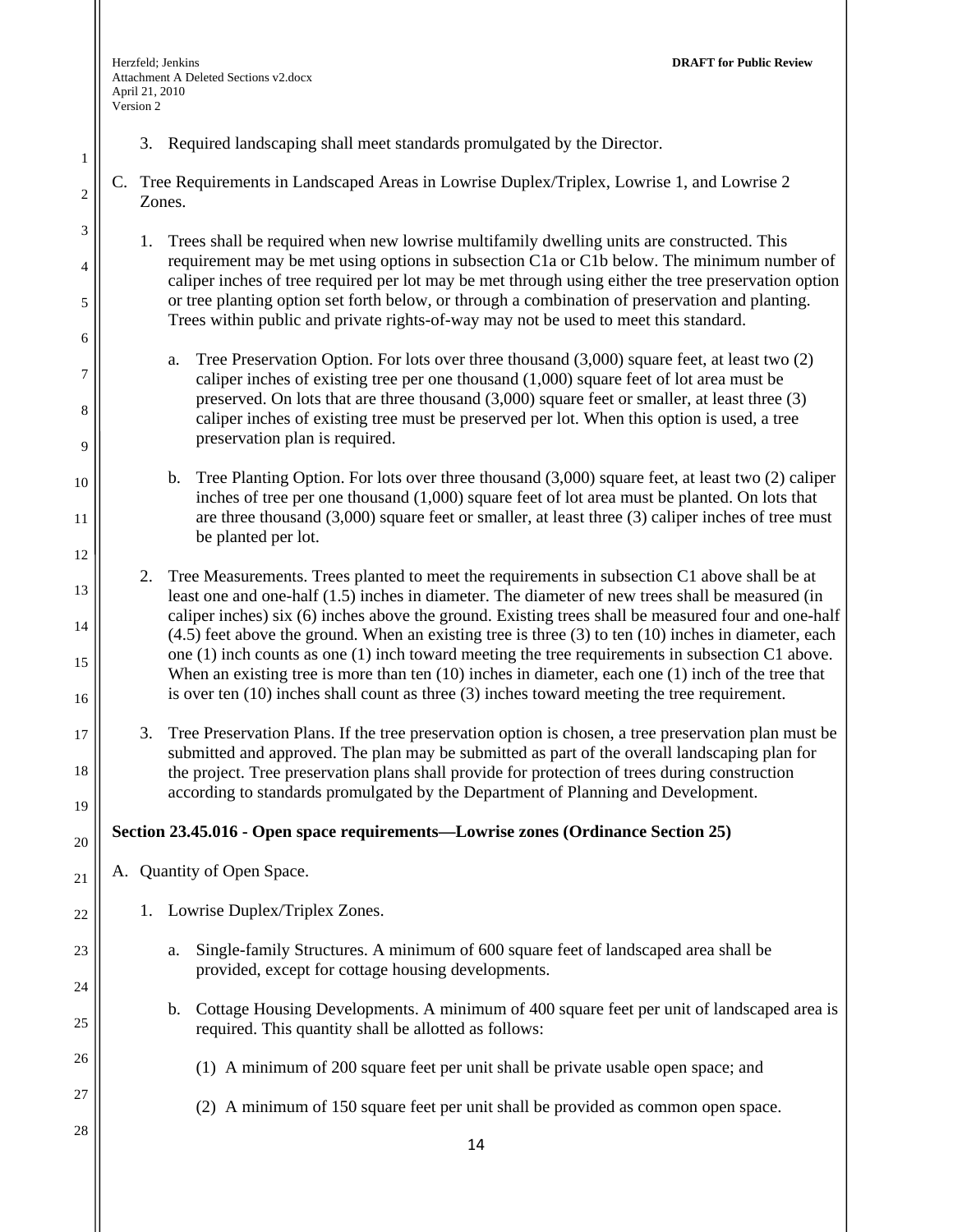1

2

3

4

5

6

7

8

9

10

11

12

13

14

15

16

17

18

19

20

21

22

23

24

25

26

27

- c. Additional Dwelling Unit Added to Existing Structure Pursuant to Section 23.45.008.F. No open space is required for an additional dwelling unit added to an existing multifamily structure pursuant to Section 23.45.008.F. d. Structures with Two Dwelling Units. At least one unit shall have direct access to a minimum of 400 square feet of private, usable open space. The second unit shall also have direct access to 400 square feet of private, usable open space; or 600 square feet of common open space shall be provided on the lot. e. Structures with Three Dwelling Units. At least two units shall have direct access to a minimum of 400 square feet of private, usable open space per unit. The third unit shall have direct access to 400 square feet of private, usable open space; or 600 square feet of common open space shall be provided on the lot.
- 2. Lowrise 1 Zones.
	- a. Ground-related Housing.
		- (1) An average of 300 square feet per unit of private, usable open space, at ground level and directly accessible to each unit is required, except for cottage housing developments and for an additional unit added to an existing multifamily structure pursuant to Section 23.45.008.F. No unit shall have less than 200 square feet of private, usable open space, except for an additional unit added to an existing multifamily structure pursuant to Section 23.45.008.F, for which no open space is required.
		- (2) On lots with slopes of 20 percent or more, decks of the same size as the required groundlevel open space may be built over the sloping ground-level open space. In order to qualify for this provision, the decks shall not cover the open space of another unit, nor be above the living space of any unit. Decks may project into setbacks in accordance with subsection F of Section 23.45.014.
	- b. Apartments. An average of 300 square feet per unit of common open space, with a minimum of 200 square feet, shall be provided at ground level, but it does not have to be directly accessible to the unit, except that no open space is required for an additional dwelling unit added to an existing multifamily structure pursuant to Section 23.45.008.F. Except for an additional dwelling unit added to an existing multifamily structure pursuant to Section 23.45.008.F, if an additional unit that is not a ground-related unit is added to an existing structure, common open space at ground level shall be provided for the additional unit. As long as the average per unit amount of open space is maintained at 300 square feet on the lot, a minimum of 200 square feet of common open space at ground level shall be provided for the unit but it does not have to be directly accessible to the unit.
	- c. Cottage Housing Developments. A minimum of 300 square feet per unit of landscaped area is required. This quantity shall be allotted as follows:
		- (1) A minimum of 150 square feet per unit shall be private, usable open space; and
		- (2) A minimum of 150 square feet per unit shall be provided as common open space.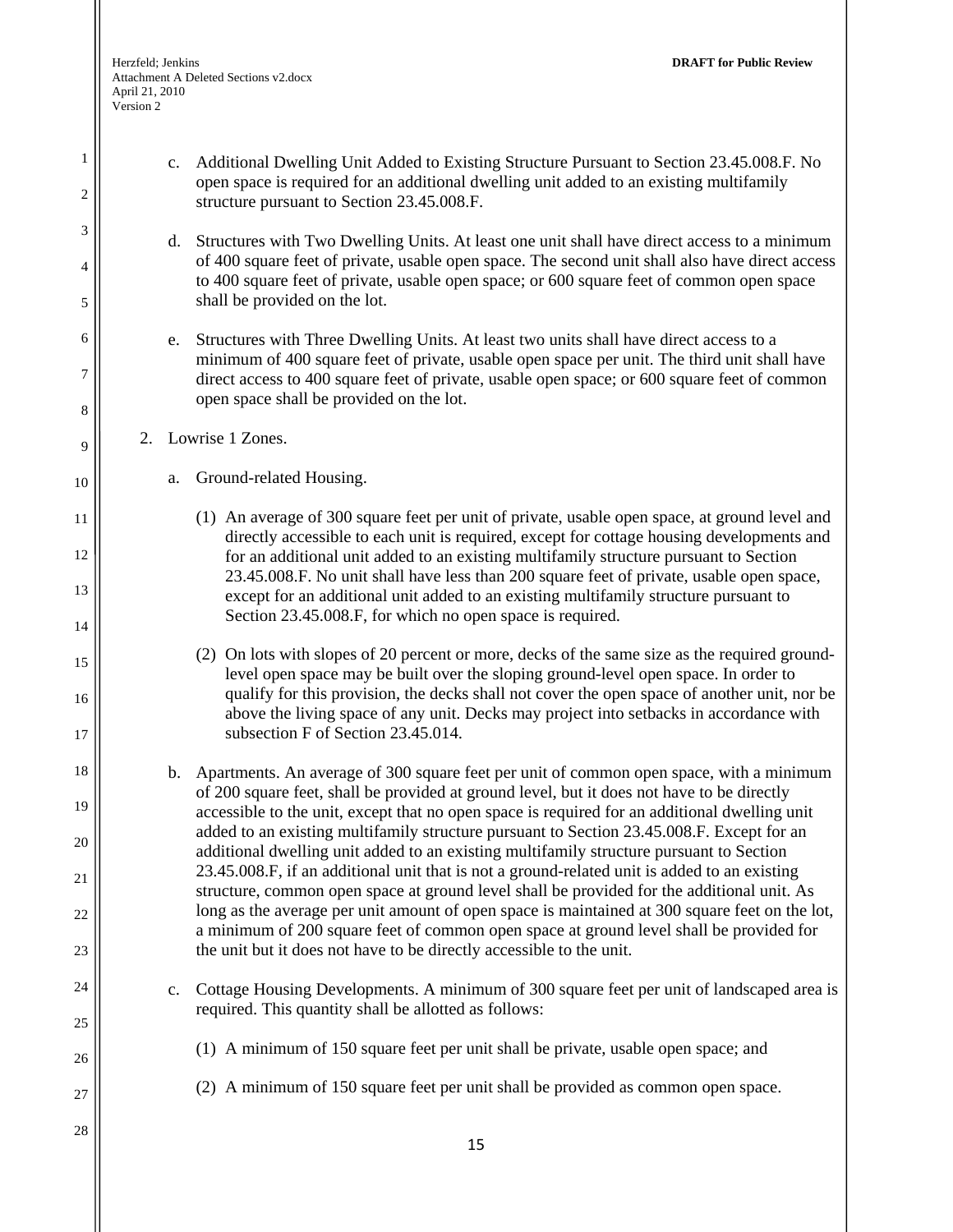1

2

3

4

5

6

7

8

9

10

11

12

13

14

15

16

17

18

19

20

21

22

23

24

25

26

27

28

| 3. Lowrise 2, Lowrise 3 and Lowrise 4 Zones. |  |
|----------------------------------------------|--|
|----------------------------------------------|--|

| Ground-Related Housing. |  |
|-------------------------|--|
|-------------------------|--|

- (1) In Lowrise 2 and Lowrise 3 zones an average of 300 square feet per unit of private, usable open space, at ground level and directly accessible to each unit, is required, except that no open space is required for an additional dwelling unit added to an existing multifamily structure pursuant to Section 23.45.008.F except as allowed by Section 23.45.008.F, no unit shall have less than 200 square feet of private, usable open space.
- (2) In Lowrise 4 zones a minimum of 15 percent of lot area, plus 200 square feet per unit of private usable open space, at ground level and directly accessible to each unit, is required, except that no open space is required for an Additional dwelling unit added to an existing multifamily structure pursuant to Section 23.45.008.F.
- (3) On lots with slopes of 20 percent or more, decks of the same size as the required groundlevel open space may be built over the sloping ground-level open space. In order to qualify for this provision, the decks shall not cover the open space of another unit, nor be above the living space of any unit. Decks may project into setbacks in accordance with subsection F of Section 23.45.014.
- b. Apartments.
	- (1) Lowrise 2 Zones. A minimum of 30 percent of the lot area shall be provided as usable open space at ground level, except that no open space is required for an additional dwelling unit added to an existing multifamily structure pursuant to Section 23.45.008.F.
	- (2) Lowrise 3 and Lowrise 4 Zones.
		- i. A minimum of 25 percent of the lot area shall be provided as usable open space at ground level, except as provided in subsection 23.45.016.A.3.b.2.ii and except that no open space is required for an additional dwelling unit added to an existing multifamily structure pursuant to Section 23.45.008.F.
		- ii. A maximum of 1/3 of the required open space may be provided above ground in the form of balconies, decks, individual unit decks on roofs or common roof gardens if the total amount of required open space is increased to 30 percent of lot area.
- B. Development Standards.
	- 1. Lowrise Duplex/Triplex Zones and Ground-related Housing in Lowrise 1, Lowrise 2, Lowrise 3 and Lowrise 4 Zones.
		- a. Lowrise Duplex/Triplex Zones-Private Usable Open Space.
			- (1) Private usable open space shall be provided at ground level in one (1) contiguous parcel with a minimum area of four hundred (400) square feet, except that in cottage housing developments, the quantity per unit shall be a minimum of two hundred (200) square feet. No horizontal dimension of the open space shall be less than ten (10) feet.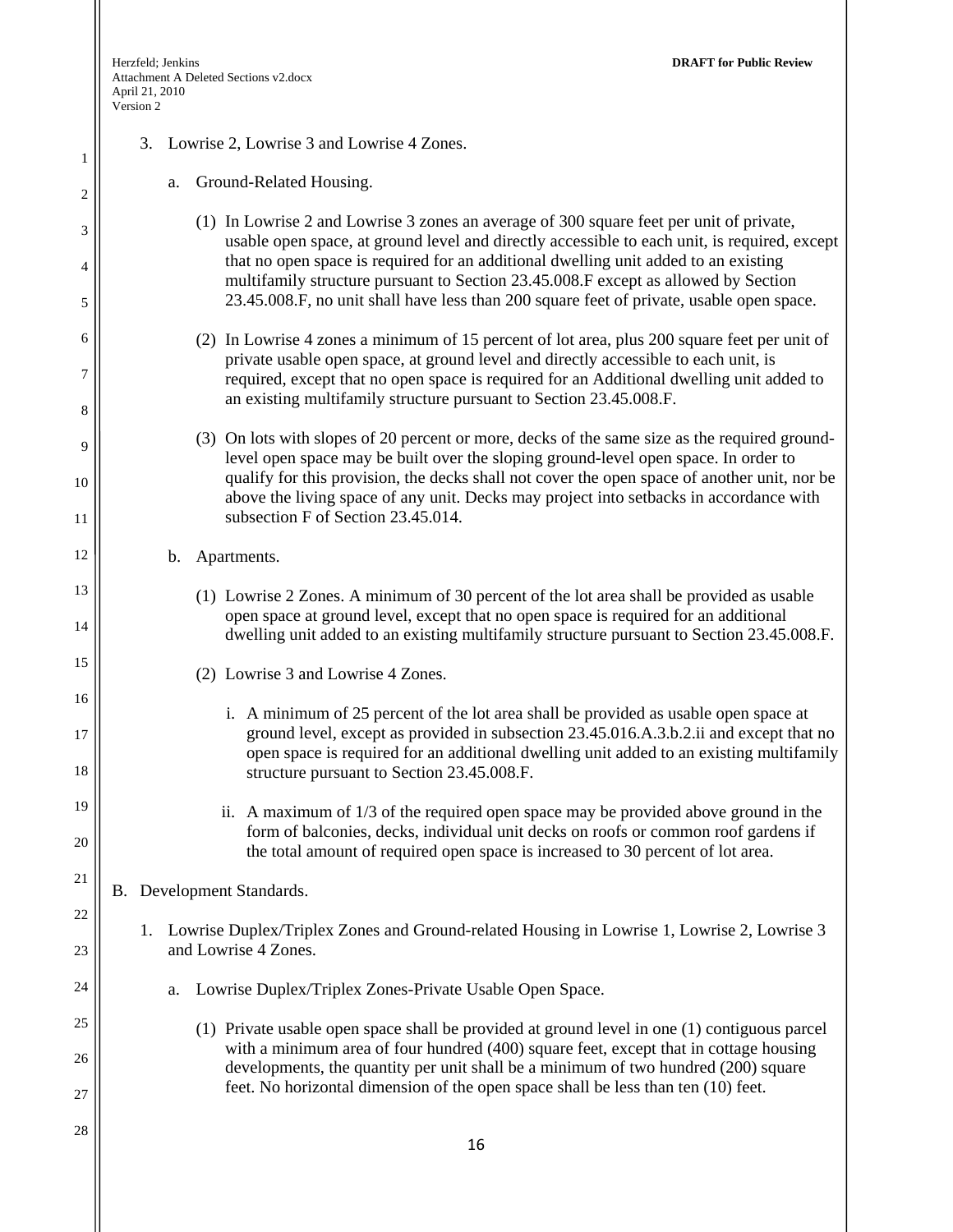1

2

3

4

5

6

7

8

9

10

11

12

13

14

15

16

17

18

19

20

21

22

23

24

25

26

27

- (2) Private usable open space shall be located a maximum of four (4) feet above or below a private entry to the unit it serves. The floor of the unit accessed by this entry shall have a minimum area of three hundred (300) square feet. This minimum area may include a private garage if habitable floor area of the same unit is located directly above.
- b. Lowrise Duplex/Triplex Zones-Common Open Space. Required common open space shall be provided at ground level in one (1) contiguous parcel with a minimum area of six hundred (600) square feet, except that in cottage housing developments, the quantity per unit shall be a minimum of one hundred fifty (150) square feet. In cottage housing developments, each cottage shall abut the common open space. No horizontal dimension of open space shall be less than ten (10) feet.
- c. Lowrise 1, Lowrise 2, Lowrise 3 and Lowrise 4 Zones-Ground-related Housing.
	- (1) In Lowrise 1 zones the required open space shall be provided in one (1) contiguous parcel, except that in cottage housing developments, the open space shall be allotted as described in subsections A2c above and B1c(5) below. In Lowrise 2, Lowrise 3 and Lowrise 4 zones, the required open space for each ground-related dwelling unit is not required to be in one (1) contiguous area, but no open space area shall be less than one hundred twenty (120) square feet. No horizontal dimension of the open space shall be less than ten (10) feet.
	- (2) Required open space may be located a maximum of ten (10) feet above or below the unit it serves, except as permitted in subsection  $B1c(4)$ , provided that the access to such open space does not go through or over common circulation areas, common or public open spaces, or the open space serving another unit.
	- (3) At least fifty (50) percent of the required open space for a unit shall be level, provided that:
		- i. The open space may be terraced; and
		- ii. Minor adjustments in level shall be permitted as long as the difference in elevation between the highest and lowest point does not exceed two (2) feet.
	- (4) For additional dwelling units proposed within a structure existing on August 11, 1982, the vertical distance between the unit and the private, landscaped open space may exceed ten (10) feet where the following criteria are met:
		- i. Where the structure was constructed with floor-to-floor heights in excess of ten (10) feet, the open space may be located a maximum of ten (10) feet plus the height between floors in excess of ten (10) feet, above or below the unit it serves; or
		- ii. Where the structure was constructed with the first floor in excess of two (2) feet above grade, the open space may be located a maximum of ten (10) feet plus the additional height of the first floor in excess of two (2) feet above grade, above or below the unit it serves.
	- (5) Lowrise 1 Zone-Cottage Housing Developments.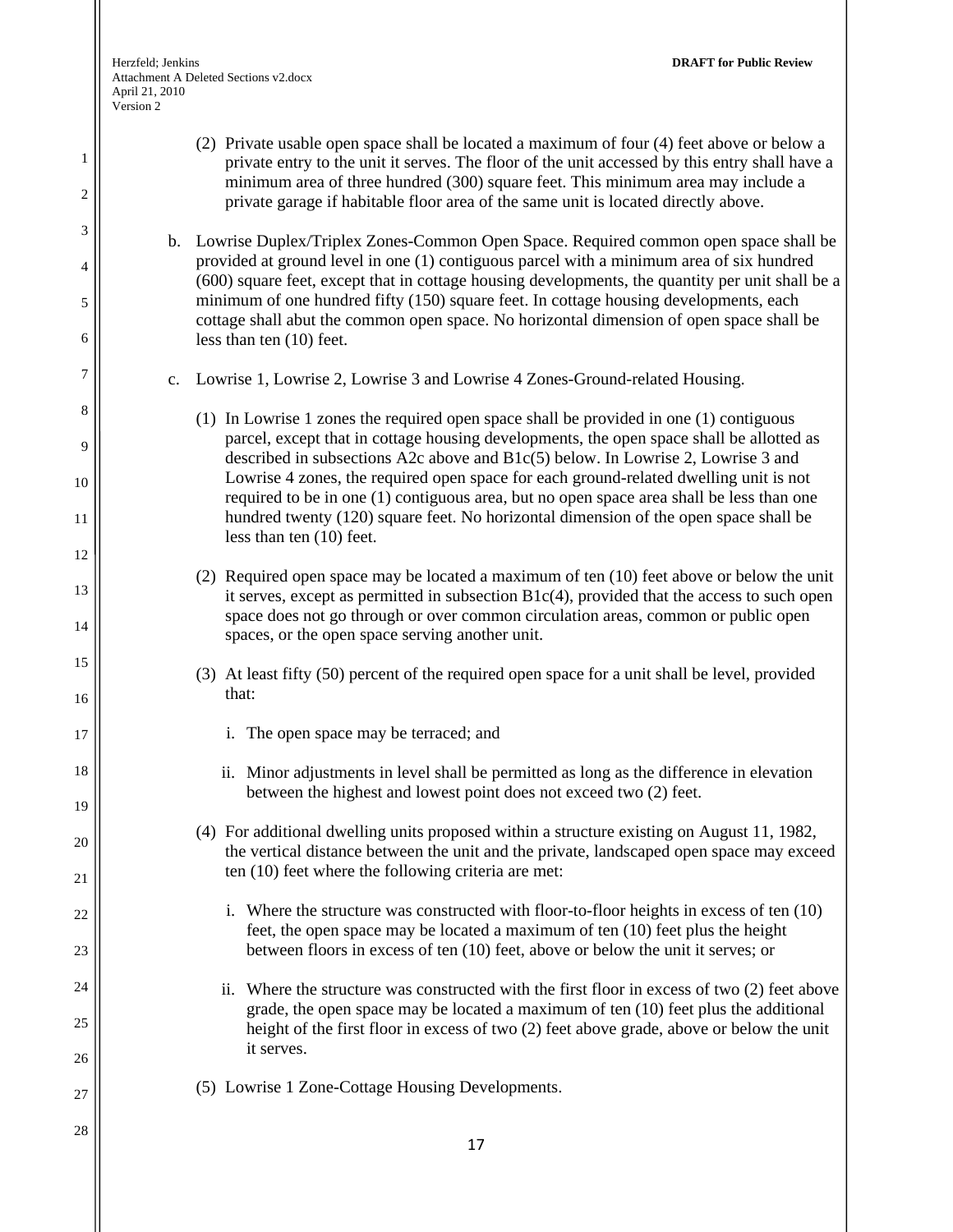1

2

3

4

5

6

7

8

9

10

11

12

13

14

15

16

17

18

19

20

21

22

23

24

25

26

27

| April 21, 2010<br>Version 2 | $A$ ttachment $A$ Defeted Sections $v_2$ , doc $x$                                                                                                                                                                                                                                                                                                                                                                                                                                           |
|-----------------------------|----------------------------------------------------------------------------------------------------------------------------------------------------------------------------------------------------------------------------------------------------------------------------------------------------------------------------------------------------------------------------------------------------------------------------------------------------------------------------------------------|
|                             | i. At least fifty (50) percent of the required total open space per unit shall be provided as<br>private usable open space in one (1) contiguous parcel. No horizontal dimension of<br>the open space shall be less than ten (10) feet.                                                                                                                                                                                                                                                      |
|                             | ii. Common open space shall be provided at ground level in one (1) contiguous parcel<br>with a minimum area per unit of one hundred fifty (150) square feet. No horizontal<br>dimension of the open space shall be less than ten (10) feet. Each cottage shall abut<br>the common open space.                                                                                                                                                                                                |
|                             | d. Required open space may be located in the front, sides or rear of the structure.                                                                                                                                                                                                                                                                                                                                                                                                          |
|                             | e. To ensure privacy of open space, openings such as windows and doors on the ground floor of<br>walls of a dwelling unit, or common areas which directly face the open space of a different<br>unit, are prohibited, unless such openings are screened by view-obscuring fences,<br>freestanding walls or wingwalls.                                                                                                                                                                        |
| f.                          | Parking areas, driveways and pedestrian access, except for pedestrian access meeting the<br>Washington State Building Code, Chapter 11, shall not be counted as open space.                                                                                                                                                                                                                                                                                                                  |
| g.                          | Required private usable open space shall be landscaped according to standards promulgated<br>by the Director for ground-related dwelling units.                                                                                                                                                                                                                                                                                                                                              |
|                             | 2. Lowrise 1, Lowrise 2, Lowrise 3 and Lowrise 4 Zones-Apartments.                                                                                                                                                                                                                                                                                                                                                                                                                           |
| a.                          | No horizontal dimension for required ground-level open space shall be less than ten (10) feet.                                                                                                                                                                                                                                                                                                                                                                                               |
| b.                          | Required open space is permitted in the front, sides or rear of the structure.                                                                                                                                                                                                                                                                                                                                                                                                               |
|                             | c. Parking areas, driveways and pedestrian access, except pedestrian access meeting the<br>Washington State Building Code, Chapter 11, shall not be counted as open space.                                                                                                                                                                                                                                                                                                                   |
|                             | d. In order to qualify as above-ground level open space, balconies, decks, and in L3 and L4<br>zones, individual unit decks on roofs, shall all have a minimum horizontal dimension of six<br>(6) feet, and a total area of at least sixty $(60)$ square feet, while common roof gardens in L3<br>and L4 zones shall have a minimum area of two hundred fifty (250) square feet. Common<br>roof garden open space shall be landscaped according to the rules promulgated by the<br>Director. |
| e.                          | For cluster development, at least twenty (20) percent of the required open space shall be<br>provided in one (1) contiguous area.                                                                                                                                                                                                                                                                                                                                                            |
| f.                          | Terraced Housing on a Slope of Twenty-five (25) Percent or More.                                                                                                                                                                                                                                                                                                                                                                                                                             |
|                             | (1) (No horizontal dimension for required ground-level open space shall be less than ten (10)<br>feet.                                                                                                                                                                                                                                                                                                                                                                                       |
|                             | (2) Required open space is permitted in the front, sides or rear of the structure.                                                                                                                                                                                                                                                                                                                                                                                                           |
|                             | (3) Parking areas, driveways and pedestrian access, except pedestrian access meeting the<br>Washington State Building Code, Chapter 11, shall not be counted as open space.                                                                                                                                                                                                                                                                                                                  |
|                             | 18                                                                                                                                                                                                                                                                                                                                                                                                                                                                                           |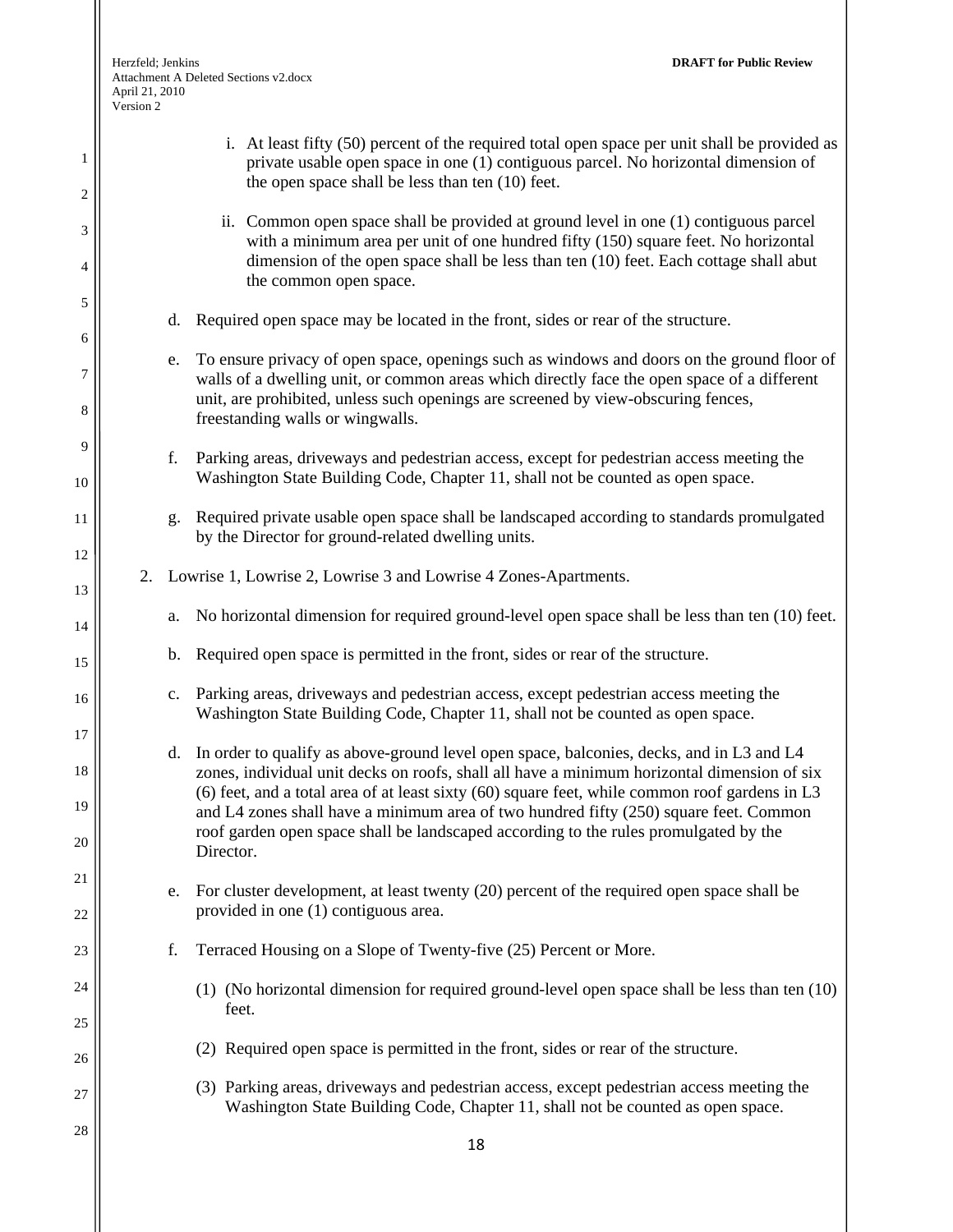1

2

3

4

5

6

7

8

9

10

11

12

13

14

15

16

17

18

19

20

21

22

23

24

25

26

27

- (4) In order to qualify as above-ground-level open space, rooftop areas shall have a minimum horizontal dimension of at least ten (10) feet and a total area of at least one hundred twenty (120) square feet. g. When a transmitting antenna is sited or proposed to be sited on a rooftop where required open space is located, see Section 23.57.011. 3. Open Space Exception. When all parking and access to parking is uncovered and is surfaced in permeable material, except gravel, the quantity of required ground-level open space shall be reduced by five (5) percent of the total lot area. C. Open Space Relationship to Grade. 1. The elevation of open space for ground-related housing must be within 10 vertical feet of the elevation of the dwelling unit it serves. The 10 feet is measured between the finished floor level of the principal living areas of a dwelling unit and the grade of at least 50 percent of the required open space. Direct access to the open space shall be from at least one habitable room of at least 80 square feet of the principal living areas of the unit. Principal living areas do not include foyers, entrance areas, closets or storage rooms, hallways, bathrooms or similar rooms alone or in combination. This subsection 23.45.016.C.1 does not apply to townhouses or single-family structures. 2. The grade of the ground level open space shall be no higher than 18 inches above the existing
	- grade. The portion of the open space that is within 10 vertical feet of the unit shall include the point where the access to the open space from the unit occurs.
		- 3. The elevation of private usable open space for Lowrise Duplex/Triplex structures must be within 4 feet of the elevation of the dwelling unit it serves. The 4 feet is measured between the finished floor level of the dwelling unit and the grade of at least 50 percent of the required open space. The grade of the ground level open space shall be no higher than 18 inches above the existing grade. The maximum difference in elevation at the point of access shall be 4 feet.

## **Section 23.45.017 - Light and glare standards—Lowrise zones. (Ordinance Section 25)**

- A. Exterior lighting shall be shielded and directed away from adjacent properties.
- B. Interior lighting in parking garages shall be shielded to minimize nighttime glare on adjacent properties.
- C. To prevent vehicle lights from affecting adjacent properties, driveways and parking areas for more than two (2) vehicles shall be screened from adjacent properties by a fence or wall between five (5) feet and six (6) feet in height, or a solid evergreen hedge or landscaped berm at least five (5) feet in height. If the elevation of the lot line is different from the finished elevation of the driveway or parking surface, the difference in elevation may be measured as a portion of the required height of the screen so long as the screen itself is a minimum of three (3) feet in height. The Director may waive the requirement for the screening if it is not needed due to changes in topography, agreements to maintain an existing fence, or the nature and location of adjacent uses.

#### **Section 23.45.018 - Parking and access—Lowrise zones. (Ordinance Section 25)**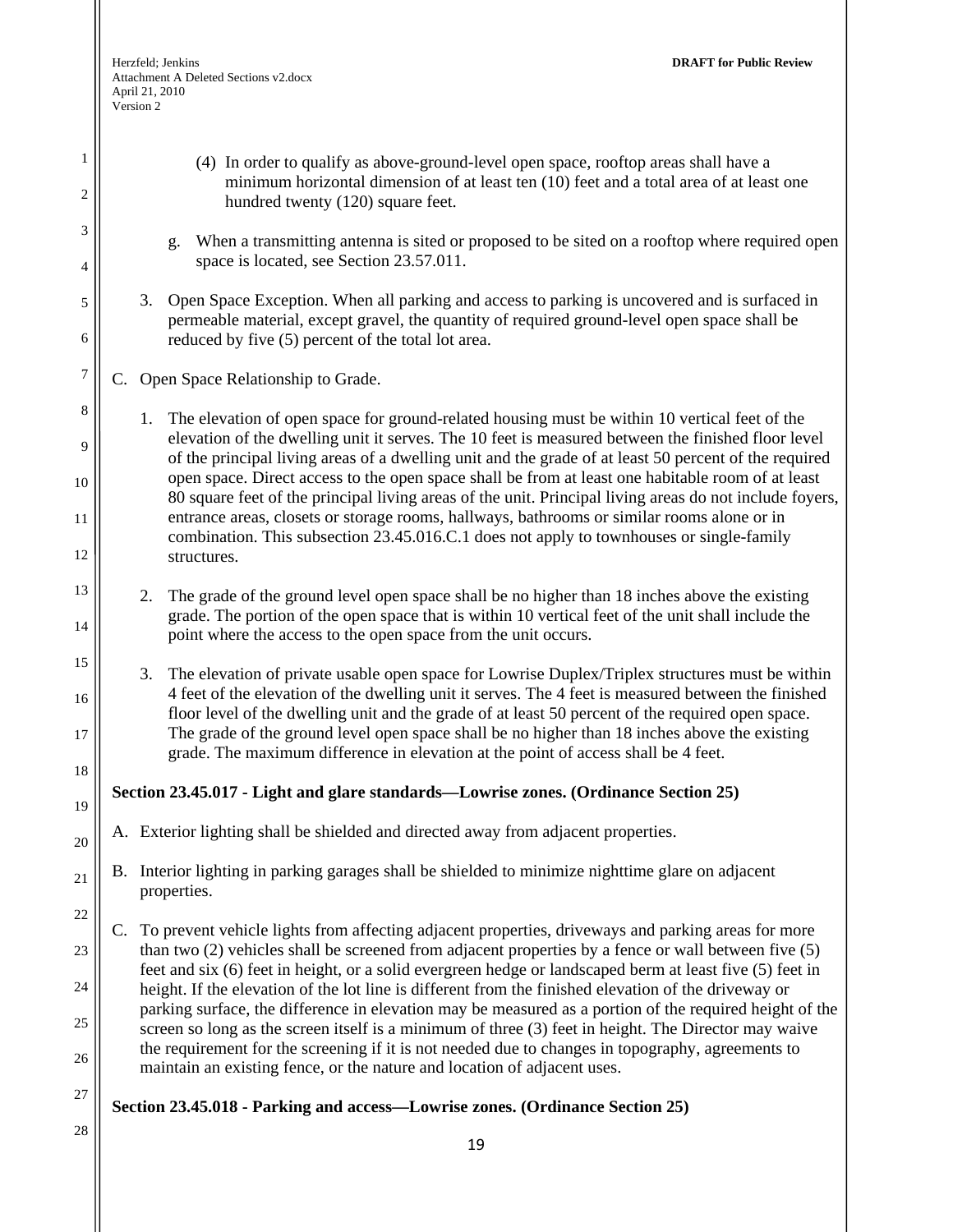1

6

7

8

9

10

11

12

13

14

15

16

17

18

19

20

21

22

23

24

25

26

27

|               | <sup>2</sup> $\parallel$ B. Access to Parking.                                                    |
|---------------|---------------------------------------------------------------------------------------------------|
|               | 1. Alley Access Required. Access to parking shall be from the alley when the site abuts a platted |
| 4             | alley improved to the standards of subsection C of Section 23.53.030 or when the Director         |
|               | determines that alley access is feasible and desirable to mitigate parking access impacts. Except |
| $\frac{1}{5}$ | as provided in subsections B2 or B3 of this section, street access shall not be permitted.        |

A. Parking Quantity. Parking shall be required as provided in Chapter 23.54.

- 2. Street Access Required. Access to parking shall be from the street when:
	- a. Due to the relationship of the alley to the street system, use of the alley for parking access would create a significant safety hazard; or
	- b. The lot does not abut a platted alley; or
	- c. In Lowrise 3 zones, apartments are proposed across an alley from a Single-family or Lowrise Duplex/Triplex zone; or
	- d. In Lowrise 4 zones apartments are proposed across an alley from a Single-family, Lowrise Duplex/Triplex or Lowrise 1 zone.
- 3. Street or Alley Access Permitted. Access to parking may be from either the alley or the street, but not both, when the conditions listed in subsection B2 do not apply, and one (1) or more of the following conditions are met:
	- a. Topography makes alley access infeasible;
	- b. In all zones except Lowrise Duplex/Triplex, ground-related housing is proposed across an alley from a Single-family zone;
	- c. Access to required barrier-free parking spaces which meet the Washington State Building Code, Chapter 11, may be from either the street or alley, or both.
- 4. In Lowrise Duplex/Triplex zones, no more than fifty (50) percent of the total area of the required front setback extended to side lot lines may be occupied by a driveway providing access to parking, except where the minimum required driveway standards will exceed fifty (50) percent of the front setback.
- C. Location of Parking.
	- 1. Parking shall be located on the same site as the principal use.
	- 2. Parking may be located in or under the structure, provided that:
		- a. For ground-related housing, the parking is screened from direct street view by the streetfacing facades of the structure (see Exhibit 23.45.018 A), by garage doors, or by a fence and landscaping as provided in subsection D of Section 23.45.018 (see Exhibit 23.45.018 B).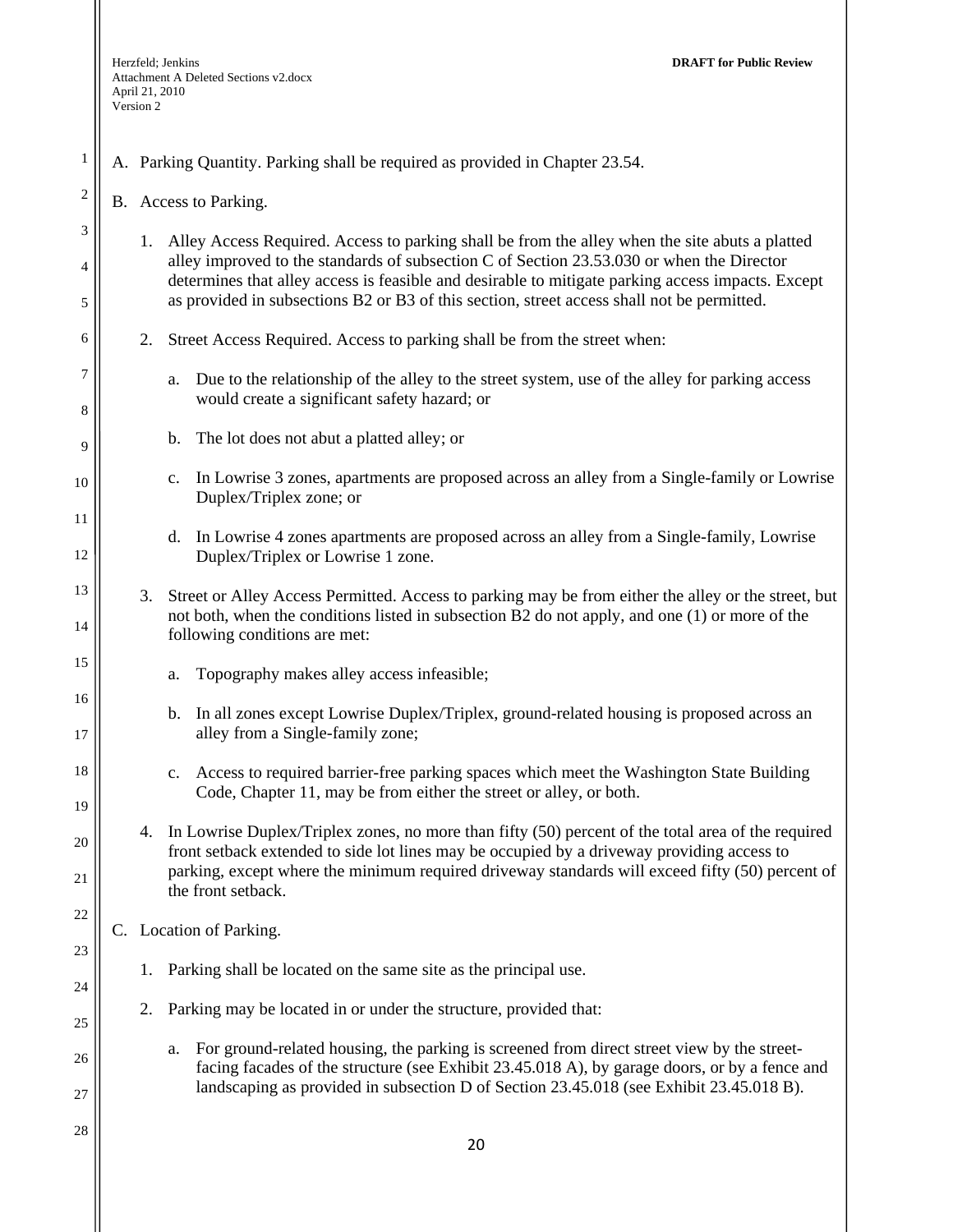1

2

3

4

5

6

7

8

9

10

11

12

13

14

15

16

17

18

19

20

21

22

23

24

25

- b. For apartments, the parking is screened from direct street view by the street-facing facades of the structure. For each permitted curbcut, the facades may contain one (1) garage door, not to exceed the maximum width allowed for curbcuts (see Exhibit 23.45.018 A). 3. Parking may be located outside a structure provided it maintains the following relationships to lot lines and structures. In all cases parking located outside of a structure shall be screened from
	- a. Parking may be located between any structures on the same lot, except that for cottage housing developments, parking is not permitted between cottages.

direct street view as provided in subsection D of Section 23.45.018.

- b. Rear Lot Lines. Parking may be located between any structure and the rear lot line of the lot. (See Exhibit 23.45.018 C.)
- c. Side Lot Lines. Parking may be located between any structure and a side lot line which is not a street side lot line (see Exhibit 23.45.018 C). Where the location between the structure and a side lot line is also between a portion of the same structure and the front lot line, subsection C3d(3) shall apply. (See Exhibit 23.45.018 D.)
- d. Front and Street Side Lot Lines. Parking may be located between any structure and the front and street side lot lines, provided that:
	- (1) On a through lot, parking may be located between the structure and one (1) of the front lot lines; provided, that on lots one hundred twenty-five (125) feet or more in depth, parking shall not be located in either front setback. The frontage in which the parking may be located shall be determined by the Director based on the prevailing character and setback patterns of the block.
	- (2) For ground-related housing on corner lots, parking may be located between the structure and a street lot line along one (1) street frontage only.
	- (3) Parking may be located between the front lot line and a portion of a structure, provided that:
		- i. The parking is also located between a side lot line, other than a street side lot line, and a portion of the same structure which is equal to at least thirty (30) percent of the total width of the structure. (See Exhibit 23.45.018 D.)
		- ii. In Lowrise 1 and Lowrise 2 zones the parking is not located in the front setback and in no case closer than twenty (20) feet to the front lot line.
		- iii. In Lowrise 3 and Lowrise 4 zones the parking is not located in the front setback and in no case closer than fifteen (15) feet to the front lot line.
- 4. Location of Parking in Special Circumstances.
	- a. For a cluster development, the location of parking shall be determined in relation to the structure or structures which have perimeter facades facing a street. (See Exhibit 23.45.018 E.)

26 27 28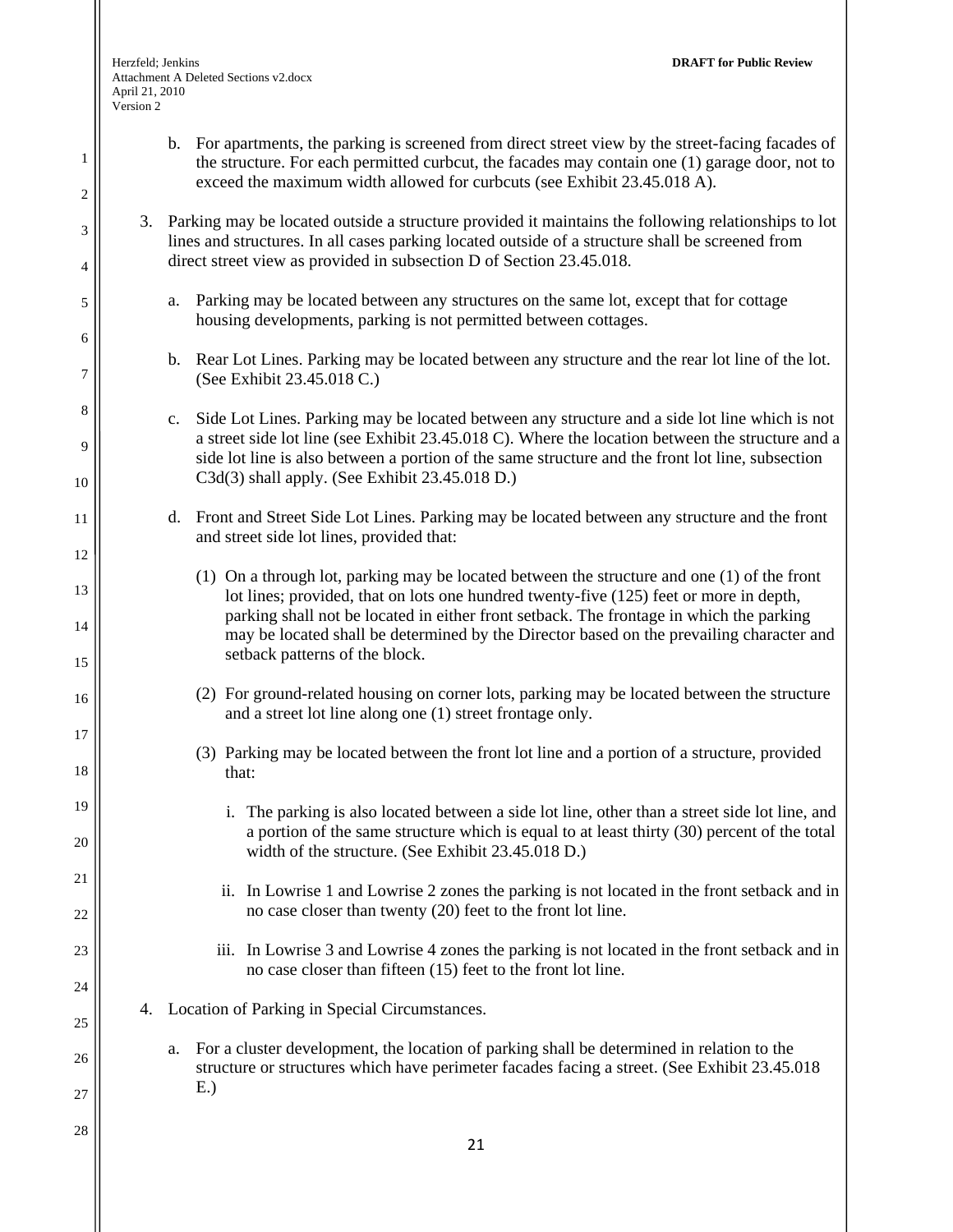| 1<br>2               | In all Lowrise zones, the Director may permit variations from the development standards for<br>b.<br>parking location and design, and curbcut quantity and width, for lots meeting the following<br>conditions:                                                                                                                                                                                                                                                                                                                                                                                                   |
|----------------------|-------------------------------------------------------------------------------------------------------------------------------------------------------------------------------------------------------------------------------------------------------------------------------------------------------------------------------------------------------------------------------------------------------------------------------------------------------------------------------------------------------------------------------------------------------------------------------------------------------------------|
| 3                    | (1) Lots proposed for ground-related housing with no feasible alley access and with:                                                                                                                                                                                                                                                                                                                                                                                                                                                                                                                              |
| 4                    | i. Less than eighty (80) feet of street frontage, or                                                                                                                                                                                                                                                                                                                                                                                                                                                                                                                                                              |
| 5                    | ii. Lot depth of less than one hundred (100) feet, or                                                                                                                                                                                                                                                                                                                                                                                                                                                                                                                                                             |
| 6<br>7               | iii. A rise or drop in elevation of at least twelve $(12)$ feet in the first sixty $(60)$ feet from<br>the front lot line; and                                                                                                                                                                                                                                                                                                                                                                                                                                                                                    |
| 8<br>9               | (2) Lots proposed for apartments and terraced housing with no feasible alley access and a<br>rise or drop in elevation of at least twelve $(12)$ feet in the first sixty $(60)$ feet from the<br>front lot line;                                                                                                                                                                                                                                                                                                                                                                                                  |
| 10                   | (3) On lots meeting the standards listed in subsections $C4b(1)$ and $C4b(2)$ , the following<br>variations may be permitted:                                                                                                                                                                                                                                                                                                                                                                                                                                                                                     |
| 11<br>12             | i. Ground-related Housing. Parking may be located between the structure and the front<br>lot line,                                                                                                                                                                                                                                                                                                                                                                                                                                                                                                                |
| 13<br>14             | ii. Apartments. Parking may be located in or under the structure if screened from direct<br>street view by garage doors or by fencing and landscaping;                                                                                                                                                                                                                                                                                                                                                                                                                                                            |
| 15<br>16<br>17<br>18 | (4) In order to permit such alternative parking solutions, the Director must determine that<br>siting conditions, such as the topography of the rest of the lot, or soil and drainage<br>conditions, warrant the exception, and that the proposed alternative solution meets the<br>following objectives: Maintaining on-street parking capacity, an attractive environment<br>at street levels, landscaped street setbacks, unobstructed traffic flow and, where<br>applicable, the objectives of the Shoreline Master Program. In no case shall a curbcut be<br>authorized to exceed thirty (30) feet in width. |
| 19                   | D. Screening of Parking.                                                                                                                                                                                                                                                                                                                                                                                                                                                                                                                                                                                          |
| 20                   | 1. Parking shall be screened from direct street view by the front facade of a structure, by garage                                                                                                                                                                                                                                                                                                                                                                                                                                                                                                                |
| 21                   | doors, and by a fence or wall between five $(5)$ and six $(6)$ feet in height. When the fence or wall<br>runs along the street, there shall be a landscaped area a minimum of three (3) feet deep on the                                                                                                                                                                                                                                                                                                                                                                                                          |
| 22<br>23             | street side of the fence or wall. The screening shall be located outside any required sight triangle.<br>(See Exhibit 23.45.018 F.)                                                                                                                                                                                                                                                                                                                                                                                                                                                                               |
| 24                   | The height of the visual barrier created by the screen required in subsection D1 shall be measured<br>2.<br>from street level. If the elevation of the lot line is different from the finished elevation of the                                                                                                                                                                                                                                                                                                                                                                                                   |
| 25                   | parking surface, the difference in elevation may be measured as a portion of the required height<br>of the screen, so long as the screen itself is a minimum of three (3) feet in height (see Exhibit                                                                                                                                                                                                                                                                                                                                                                                                             |
| 26                   | 23.45.018 F).                                                                                                                                                                                                                                                                                                                                                                                                                                                                                                                                                                                                     |
| 27                   | 3.<br>Screening may also be required to reduce glare from vehicle lights, according to Section<br>23.45.017, Light and glare standards.                                                                                                                                                                                                                                                                                                                                                                                                                                                                           |
| 28                   | 22                                                                                                                                                                                                                                                                                                                                                                                                                                                                                                                                                                                                                |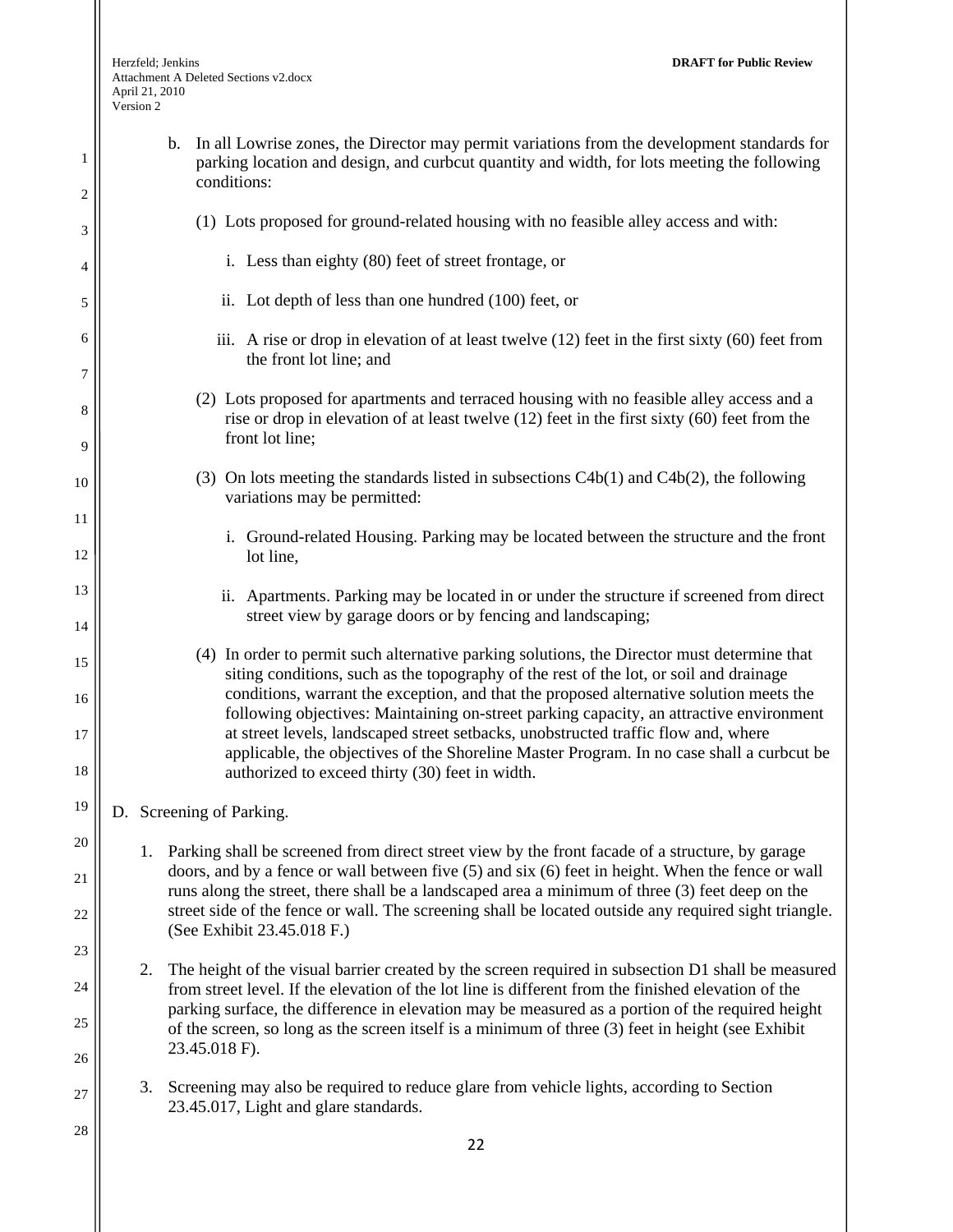## **Section 23.45.064 - Highrise—General provisions. (Ordinance Section 19)**

In Highrise Zones, structures may be built either to the development standards described below, or to the development standards of the Midrise Zone. Structures built to Midrise standards shall have no limit to width or depth when modulated according to the standards of Section 23.45.054 C, midrise modulation requirements.

#### **Section 23.45.066 - Highrise—Structure height. (Ordinance Section 19)**

A. Maximum Height.

1

2

3

4

5

6

7

8

9

10

11

12

13

14

15

16

17

18

19

20

21

22

23

24

25

26

27

28

- 1. The maximum height shall be one hundred sixty (160) feet.
- B. Additional Height Permitted. The Director may authorize additional height up to a maximum height of two hundred forty (240) feet, as a special exception pursuant to Chapter 23.76, Master Use Permit. In order to qualify, the applicant shall comply with the following provisions:

1. The applicant shall provide for adequate spacing between existing and proposed towers in order to minimize blockage of views from public places, and to minimize casting of shadows on public places. The applicant shall provide shadow diagrams for December 21st, March 21st and June 21st, as well as elevations showing the degree, if any, of view blockage that would occur. The Director may limit or condition the amount of extra height and bulk granted in order to minimize blocking of views from public places and to casting of shadows on public places.

- 2. If the provisions of subsection B1 of this section have been met, additional height above one hundred sixty (160) feet may be allowed in return for the provision of one (1) of the public benefits listed below, or any combination of these benefits. The amount of additional height shall be determined based on the following criteria, and on the design of the proposed project and the public benefits that are provided.
	- a. When a proposed highrise development provides new low- and/or moderate-income housing, or preserves existing low- and/or moderate-income housing, additional height may be allowed according to the following provisions:
		- (1) The housing provided in order to qualify for additional height shall be in addition to any housing provided to replace demolished units.
		- (2) Housing provided to replace demolished units must be provided on the same site as the proposed highrise. Additional housing preserved or provided to qualify for additional height may be either within the proposed project, or within its immediate vicinity.
		- (3) For every one (1) percent of the total gross floor area in the proposed structure that is reserved as low-income housing, an additional eight (8) feet in height may be allowed; and for every one (1) percent of the total gross floor area in the proposed structure that is reserved as moderate income housing, an additional five (5) feet in height may be allowed.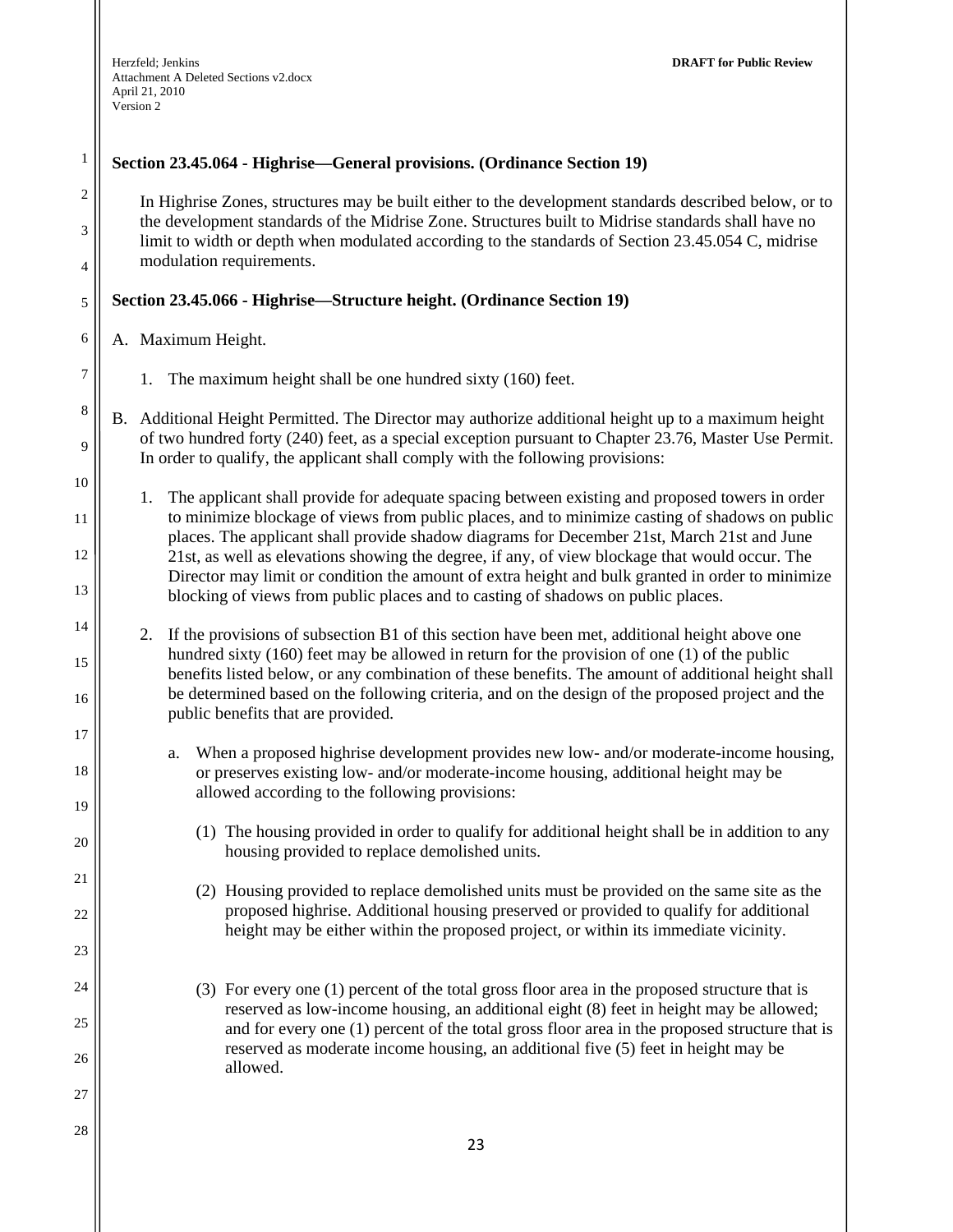1

2

3

4

5

6

7

8

9

10

11

12

13

14

15

16

17

18

19

20

21

22

23

24

25

26

27

28

(4) The units provided to gain additional height shall be reserved as low- or moderateincome housing by ownership and restrictive covenants for a minimum of twenty (20) years from the date a certificate of occupancy is issued.

#### (5) Two (2) years after the adoption of this provision, or at a time when an adequate number of projects are available for analysis, the Director shall review this provision and recommend any revisions that are necessary consistent with the City's land use and housing objectives.

- b. Landscaped Public Open Space. When proposed highrise developments provide landscaped, usable public open space in addition to the open space required for the exclusive use of residents of the development, additional height up to a maximum of forty (40) feet may be allowed according to the following provisions:
	- (1) Open space for public use shall either be dedicated, or upon written agreement with The City of Seattle be available to the public during reasonable and predictable hours each day of the week.
	- (2) The open space may be provided on-site or in the immediate vicinity of the project.
	- (3) The location of the open space shall enhance street-level activity by providing:
		- (A) A focal point in a highly dense or active area; and/or
		- (B) A unique amenity suited to the area and of public benefit; and
		- (C) Better pedestrian access and siting of an existing public facility or historic landmark.
	- (4) The space shall be of a sufficient size to be functional, and shall be contiguous to pedestrian pathways that make it readily accessible to users.
	- (5) The design of the open space shall enhance unique site characteristics such as views, topography, trail systems and significant trees or landscaping.
	- (6) Public open space and equipment located there shall be designed to provide safety and security for user groups.
	- (7) The open space shall be designed so that its solar exposure encourages its use.
	- (8) Outdoor common areas and pedestrian access shall be separated from the paths of moving vehicles.
	- (9) The outdoor common areas shall function as more than pedestrian walkways or passageways between areas. Active areas and/or passive areas shall be provided depending on the needs of the adjacent neighborhood.
- c. Structures of Architectural and Historical Significance. Additional heights may be allowed when new multifamily developments preserve structures of architectural or historical significance, according to the following provisions: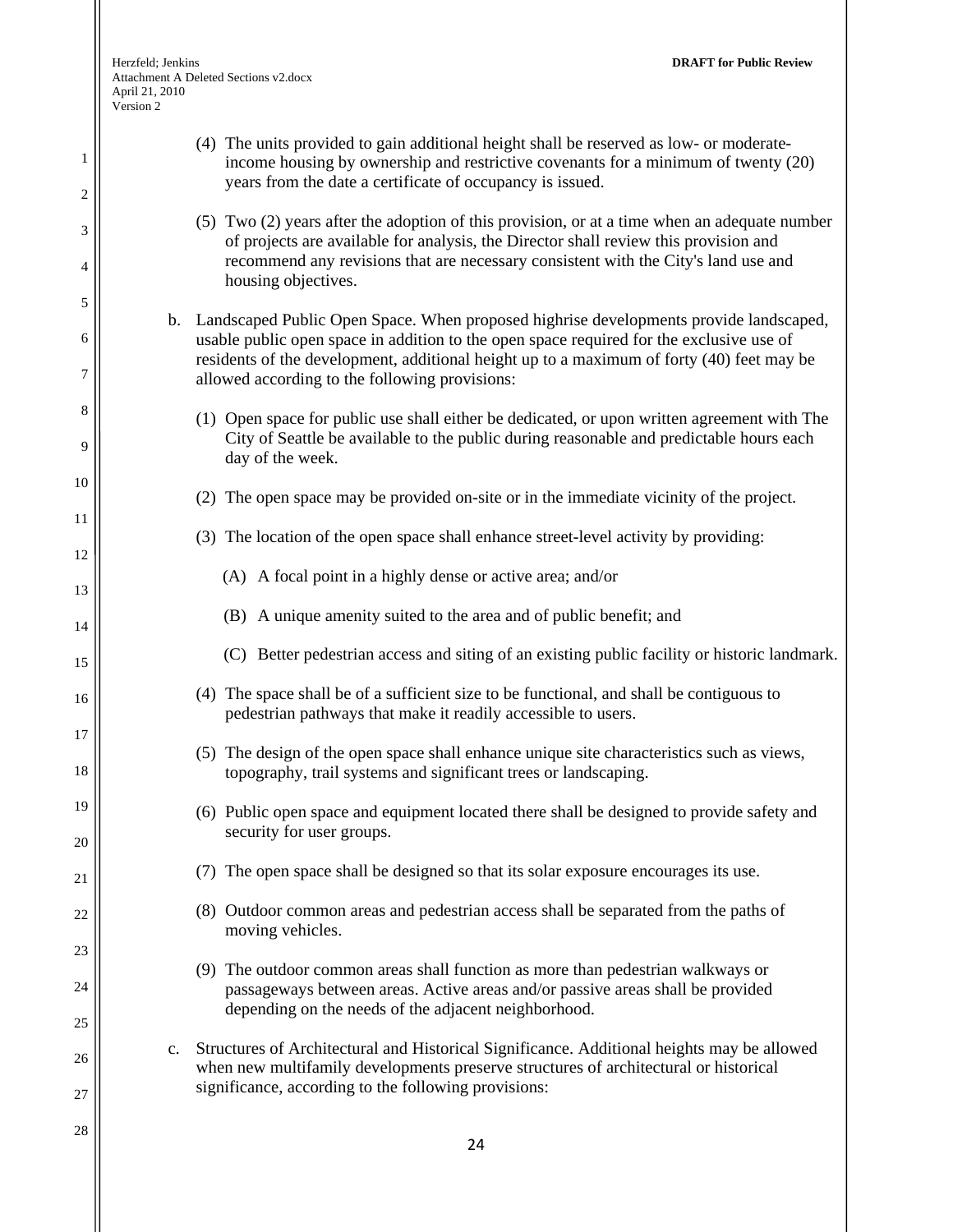- (1) Preservation of designated City landmarks, with proceedings and controls adopted pursuant to Seattle Municipal Code, Chapter 25.12, Landmarks Preservation Ordinance, may qualify for eighty (80) feet of additional height.
- (2) The significant structure to be preserved may be located either on the project site or within the immediate vicinity.

#### C. Height Exceptions.

1

2

3

4

5

6

7

8

9

10

11

12

13

14

15

16

17

18

19

20

21

22

23

24

25

26

27

- 1. Flagpoles and religious symbols for religious institutions are exempt from height controls, except as regulated in Chapter 23.64, Airport Height Overlay District, provided they are no closer than fifty (50) percent of their height above existing grade or, if attached only to the roof, no closer than fifty (50) percent of their height above the roof portion where attached, to any adjoining lot line.
- 2. Railings, planters, skylights, clerestories, greenhouses, parapets, and firewalls may extend four (4) feet above the maximum height limit set in subsections A and B of this section.
- 3. The following rooftop features may extend up to ten (10) feet above the maximum height limit, so long as the combined total coverage of all features does not exceed fifteen (15) percent of the roof area, or twenty (20) percent of the roof area if the total includes screened mechanical equipment:
	- a. Stair and elevator penthouses;
	- b. Mechanical equipment;
	- c. Play equipment and open-mesh fencing which encloses it, so long as the fencing is at least five (5) feet from the roof edge;
	- d. Chimneys;
	- e. Sun and wind screens;
	- f. Penthouse pavilions for the common use of residents;
	- g. Minor communication utilities and accessory communication devices, except that height is regulated according to the provisions of Section 23.57.011.
- 4. For height exceptions for solar collectors, see Section 23.45.146, Solar collectors.
- 5. In order to protect solar access for property to the north, the applicant shall either locate the rooftop features listed below at least ten (10) feet from the north edge of the roof, or provide shadow diagrams to demonstrate that the proposed location of such rooftop features would shade property to the north on January 21st at noon no more than would a structure built to maximum permitted bulk:
	- a. Solar collectors;
	- b. Planters;
	- c. Clerestories;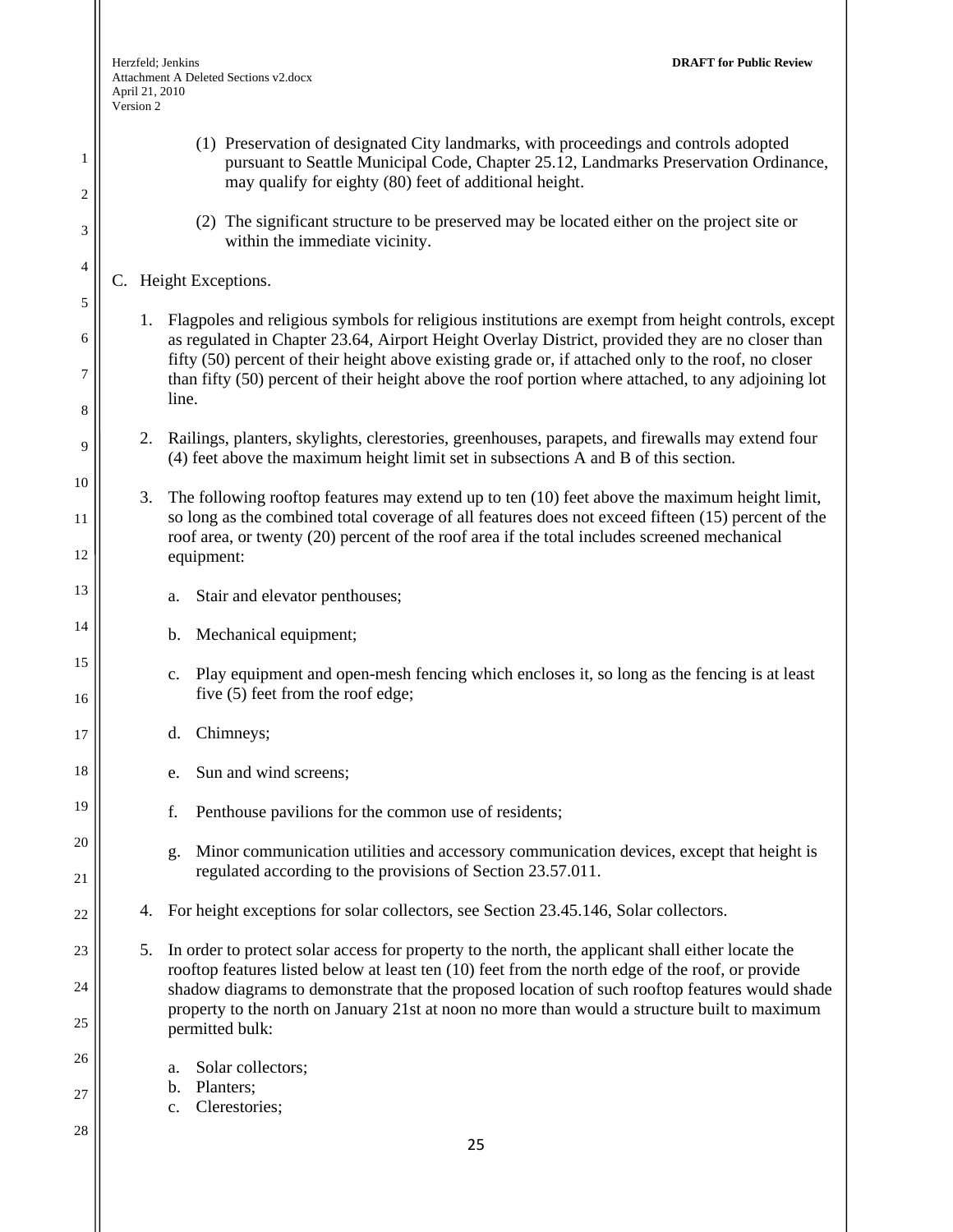| 1                     | Greenhouses;<br>$d_{\cdot}$<br>Minor communication utilities and accessory communication devices, permitted according to<br>e.                                                                                                                                                                       |
|-----------------------|------------------------------------------------------------------------------------------------------------------------------------------------------------------------------------------------------------------------------------------------------------------------------------------------------|
| 2                     | the provisions of Section 23.57.011;<br>Nonfirewall parapets;<br>f.                                                                                                                                                                                                                                  |
| 3                     | Play equipment;<br>g.<br>Sun and wind screens;<br>h.                                                                                                                                                                                                                                                 |
| 4                     | Penthouse pavilions for the common use of residents.<br>i.<br>6. For height limits and exceptions for communication utilities and devices, see Section 23.57.011.                                                                                                                                    |
| 5                     | Section 23.47A.029 - Solid waste and recyclable materials storage space. (Ordinance Section 41)                                                                                                                                                                                                      |
| 6                     |                                                                                                                                                                                                                                                                                                      |
| $\boldsymbol{7}$<br>8 | A. Storage space for solid waste and recyclable materials containers shall be provided as indicated in the<br>table below for all new structures permitted in NC zones or C zones and for existing multifamily<br>structures with ten $(10)$ or more units when expanded by two $(2)$ or more units. |
| 9                     | (1) Mixed-Use Buildings. Buildings containing residential and nonresidential uses with                                                                                                                                                                                                               |
| 10                    | eighty (80) percent or more of gross floor area designated for residential use will be<br>considered residential buildings. All other mixed-use buildings will be considered                                                                                                                         |
| 11                    | nonresidential buildings.                                                                                                                                                                                                                                                                            |
| 12                    | B. The design of the storage space shall meet the following requirements:                                                                                                                                                                                                                            |
| 13                    | The storage space shall have no horizontal dimension (width and depth) less than six (6) feet;<br>1.                                                                                                                                                                                                 |
| 14<br>15              | 2.<br>The floor of the storage space shall be level and hard-surfaced (garbage or recycling compactors<br>require a concrete surface); and                                                                                                                                                           |
| 16                    | 3. If located outdoors, the storage space shall be screened from public view and designed to<br>minimize light and glare impacts.                                                                                                                                                                    |
| 17                    | The location of the storage space shall meet the following requirements:                                                                                                                                                                                                                             |
| 18<br>19              | 1. The storage space must be located on the lot of the structure it serves and, if located outdoors, it<br>shall not be located between a street-facing facade of the structure and the street;                                                                                                      |
| 20                    | The storage space must not be located in any required driveways, parking aisles, or parking<br>2.                                                                                                                                                                                                    |
| 21                    | spaces for the structure;                                                                                                                                                                                                                                                                            |
| 22                    | The storage space must not block or impede any fire exits, any public rights-of-ways or any<br>3.<br>pedestrian or vehicular access; and                                                                                                                                                             |
| 23                    |                                                                                                                                                                                                                                                                                                      |
| 24                    | The storage space must be located to minimize noise and odor to building occupants and<br>4.<br>neighboring developments.                                                                                                                                                                            |
| 25                    | D. Access to the storage space for occupants and service providers shall meet the following                                                                                                                                                                                                          |
| 26                    | requirements:                                                                                                                                                                                                                                                                                        |
| 27                    | For rear-loading containers:<br>1.                                                                                                                                                                                                                                                                   |
| 28                    | 26                                                                                                                                                                                                                                                                                                   |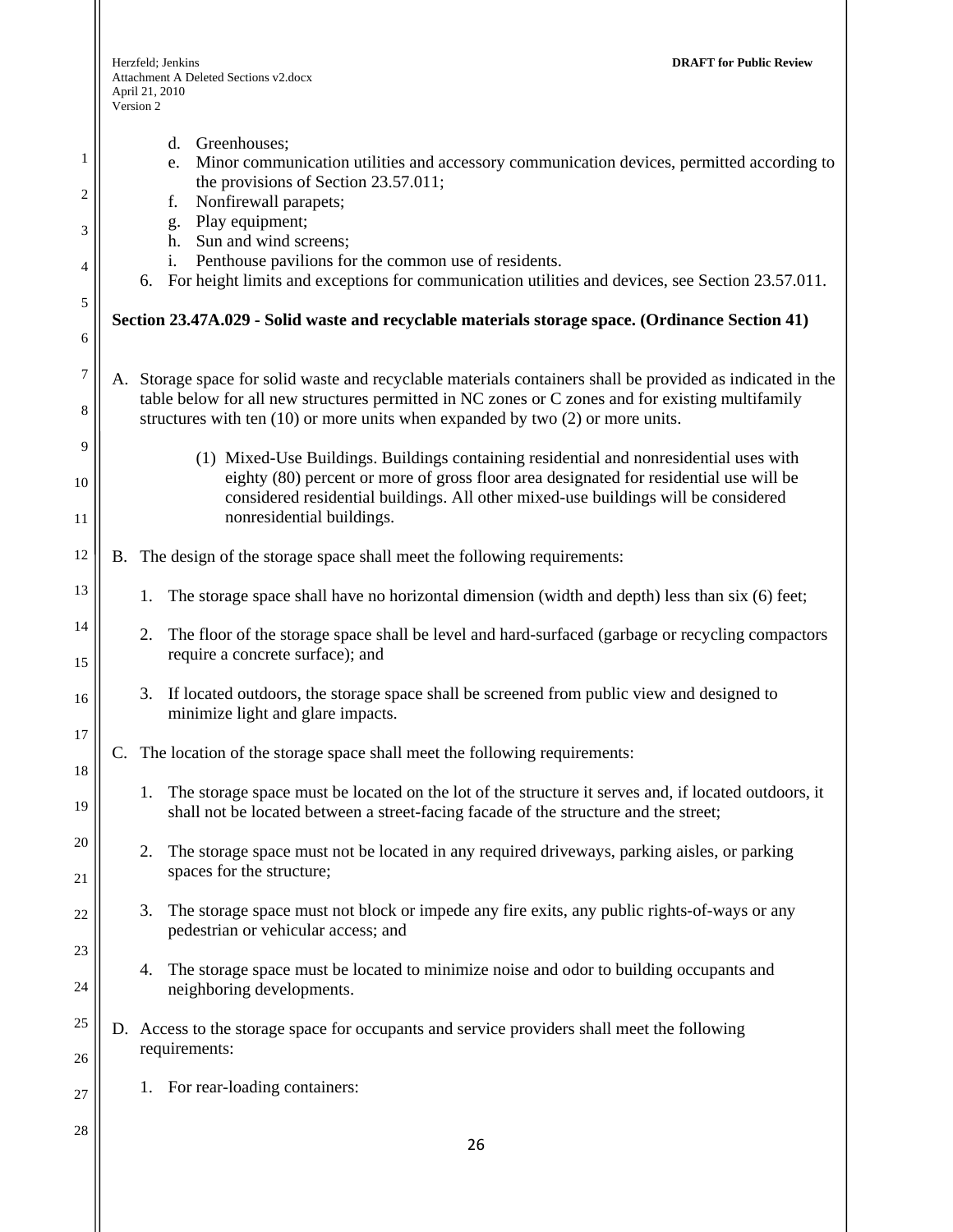1

2

3

4

5

6

7

8

9

10

11

12

13

14

15

16

17

18

22

23

24

25

26

27

- a. Any proposed ramps to the storage space shall be of six (6) percent slope or less, and
- b. Any proposed gates or access routes must be a minimum of six (6) feet wide; and
- 2. For front-loading containers:
	- a. Direct access shall be provided from the alley or street to the containers,
	- b. Any proposed gates or access routes shall be a minimum of ten (10) feet wide, and
	- c. When accessed directly by a collection vehicle into a structure, a twenty-one (21) foot overhead clearance shall be provided.
- E. The solid waste and recyclable materials storage space specifications required in subsections A, B, C, and D above, in addition to the number and sizes of containers, shall be included on the plans submitted with the permit application.
- F. The Director, in consultation with the Director of Seattle Public Utilities, has the discretion to grant departures from the requirements of subsections A, B, C, and D of this section above, as a Type I Master Use Permit decision, under the following circumstances:
	- 1. When either:
		- a. The applicant can demonstrate difficulty in meeting any of the requirements of subsections A, B, C, and D of this section; or
		- b. The applicant proposes to expand a multifamily structure or mixed use building, and the requirements of subsections A, B, C, and D of this section conflict with opportunities to increase residential densities and/or retain ground-level retail uses; and
		- 2. When the applicant proposes alternative, workable measures that meet the intent of this section.

**Section 23.48.031 - Solid waste and recyclable materials storage space. (Ordinance Section 41)** 

- 19 20 21 A. Storage space for solid waste and recyclable materials containers shall be provided for all new structures permitted in the Seattle Mixed zone and expanded multifamily structures as indicated in the table below. For the purposes of this subsection, "expanded multifamily structure" means expansion of multifamily structures with ten (10) or more existing units by two (2) or more units.
	- B. The design of the storage space shall meet the following requirements:
		- 1. The storage space shall have no dimension (width and depth) less than six (6) feet;
		- 2. The floor of the storage space shall be level and hard-surfaced (garbage or recycling compactors require a concrete surface); and
		- 3. If located outdoors, the storage space shall be screened from public view and designed to minimize light and glare impacts.
		- C. The location of the storage space shall meet the following requirements:
- 28